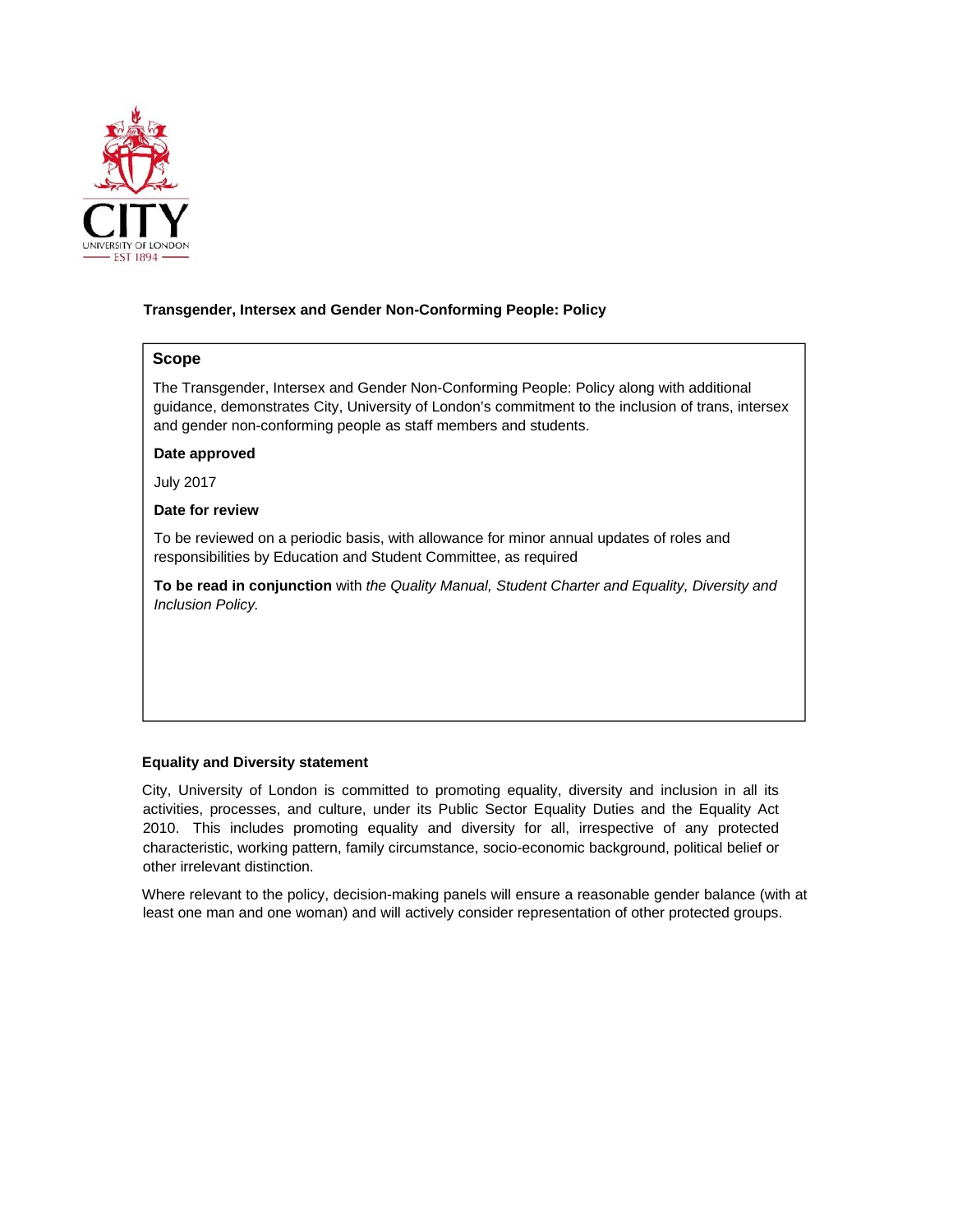# **1. Policy Statement**

City, University of London is committed to equality for transgender, intersex and gender nonconforming people and to creating a culture in which equality of opportunity is promoted actively and in which unlawful discrimination, harassment or victimisation based on a person's gender identity and/or gender expression is not tolerated.

City is also committed to building and maintaining an inclusive environment based on good relations between members of its community which supports trans, intersex and gender non-conforming individuals.

City wishes to provide a place where there is a culture of respect for human rights and where all staff, students and other stakeholders feel valued as set out in its **Equality, Diversity and Inclusion Policy**. In this policy, it states that "we also believe in the principle of social justice, and recognise that discrimination affects people in complex ways and are committed to challenging all forms of inequality."

The purpose of this Transgender, Intersex and Gender Non-Conforming People Policy is to set out specifically how City treats trans, intersex and gender non-conforming students, staff and other stakeholders and how they are protected from discrimination.

### **This policy is supported by two additional pieces of guidance:**

- **Supporting Transgender, Intersex and Gender Non-Conforming Staff: Guidance**
- **Supporting Transgender, Intersex and Gender Non-Conforming Students: Guidance**

Use these guidance documents for more information around supporting a person who is trans, intersex and/or gender non-confirming including through their transition.

### **2. Definitions**

This policy and the guidance will use a number of terms with which you may not be familiar with, so a glossary is signposted in Appendix 1

#### **3. Introduction**

This policy, along with our additional guidance, will assist City in putting its commitment to the inclusion of trans, intersex and gender non-conforming people into practice.

Regarding staff, this policy applies to (but is not limited to) the advertisement of jobs and recruitment and selection; training and development; opportunities for promotion; to conditions of service; benefits, facilities and pay; health and safety; conduct at work; grievance and disciplinary procedures, and to termination of employment.

For students, this policy applies to (but is not limited to) access to programmes, recruitment, admission or offer, gaining qualifications, placements, trips, housing, sport and recreation opportunities including Students' Union activities, student support and student services and all of the aspects of student life.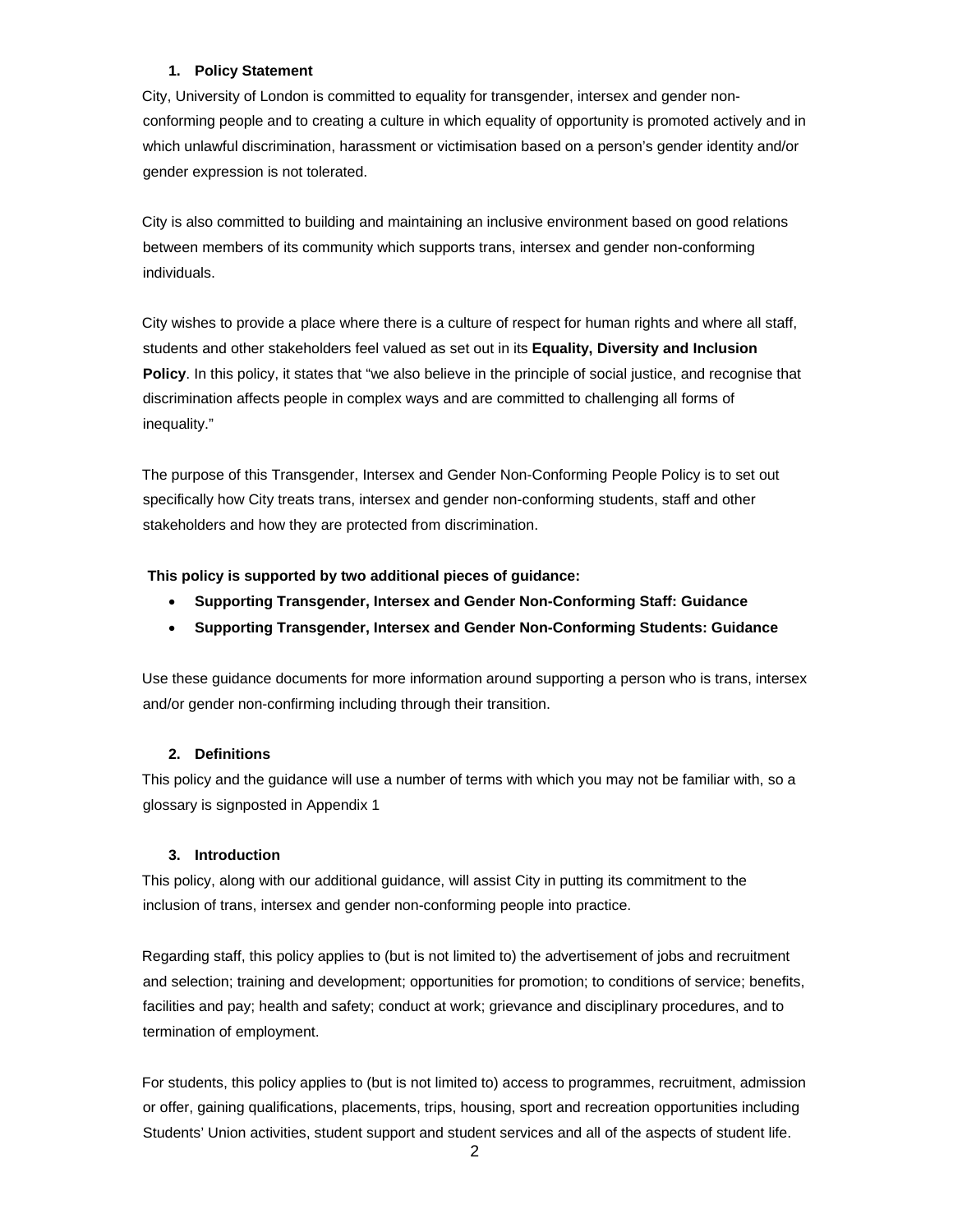In implementing this policy, City seeks to ensure that the inclusion of trans, intersex and gender nonconforming staff, students and stakeholders is embedded in all its activities so as to provide high quality education and support that meets the needs of its staff and students.

Compliance with this policy should also ensure that staff and students do not commit unlawful acts in accordance with key legislation. In addition, this policy wishes to send out a clear message that the inclusion of diverse people is good for everyone.

### **4. Context**

The visibility of trans people has increased significantly over recent years. Consequently, there is an increasing number of trans, intersex and gender non-conforming people who are sharing more about their identity in Higher Education settings and elsewhere.

#### **Who are trans people?**

A trans person is someone who feels that their self-identified gender does not match the sex or gender that they were assigned at birth. Trans people include those who were assigned male at birth whose gender is female (trans women), those who were assigned female at birth whose gender is male (trans men) and those who do not identify as male or female (non-binary people, Hijra, two spirit, third gender).

It can also include people who may dress some or all of the time in the clothes commonly associated with the 'opposite' gender (cross-dressers or dual role), as well as people who may be questioning their gender identity.

Currently it is estimated that around 1% of the population is trans<sup>i</sup>.

### **Who are intersex people?**

An intersex person (or person with an intersex trait) is someone whose physical / biological sex-related characteristics differ from the 'typical' male or female patterns.

Currently it is estimated that around 1% of the population is intersex.

### **Who are gender non-conforming people?**

Gender non-conforming is a broad term that describes those who do not conform to social expectations of gender identities and/or gender expressions. Gender non-conforming people might use terms like non-binary or agender to describe their gender identity. Some people understand, for example, 'non-binary' to be an essential aspect of their identity, and others see, for example, 'agender' as being a political rejection of society's gendering practices. Some gender non-conforming people consider themselves to be trans, and some do not.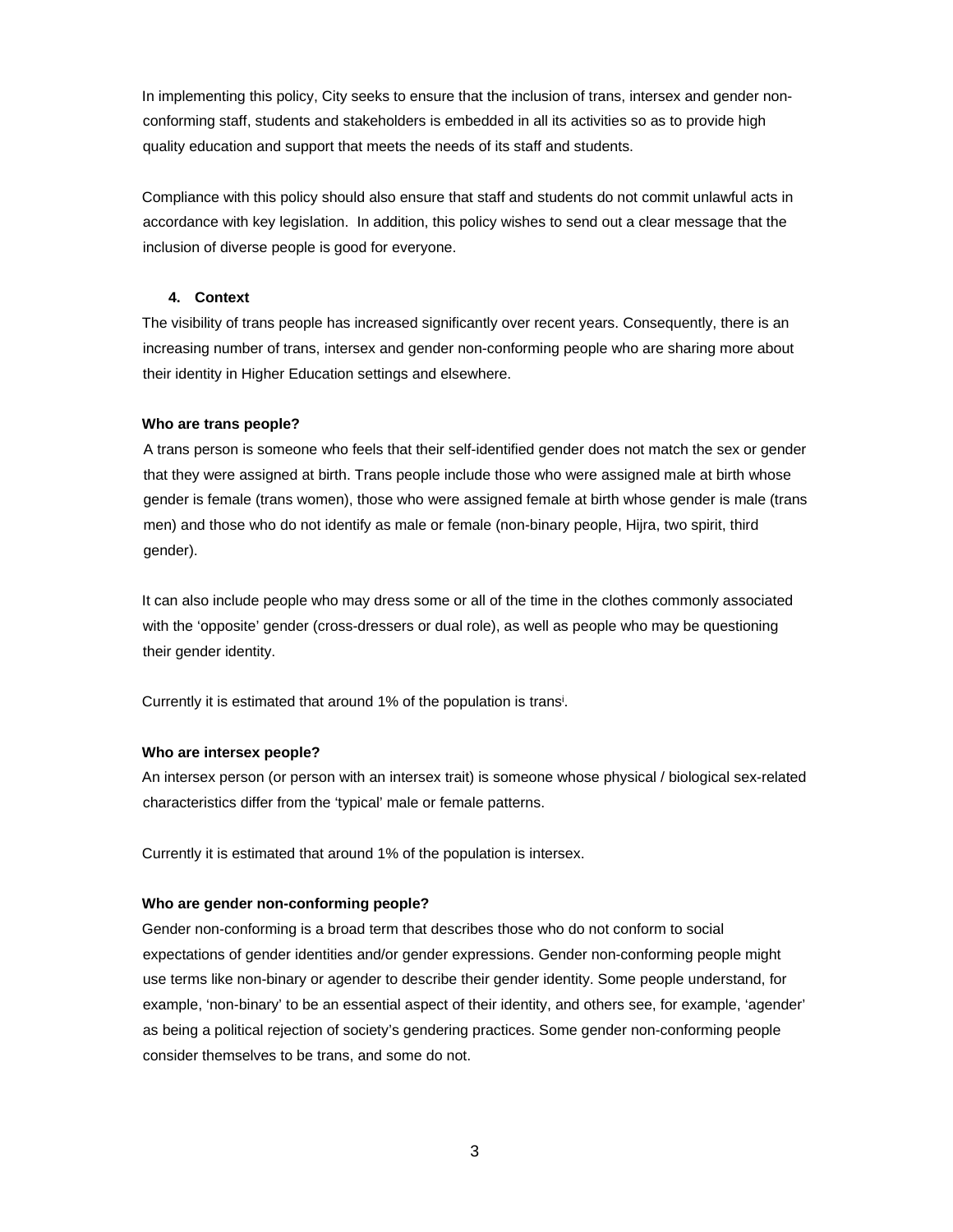In addition, people may feel that they express gender non-conforming behaviour rather than identify as gender non-conforming *per se*. This might include appearances, behaviours and social roles that do not adhere to social expectations.

There are no current estimates of the size of the gender non-conforming population.

# **5. Key principles**

The key principles of this policy are to:

- Treat people as their self-identified gender. This includes the use of facilities, including toilets, the use of gender markers where they are allocated, and respecting the name, title and pronouns that have been requested.
- Place the trans, intersex and gender non-conforming person at the heart of any decision making and actions that affects them.
- Ensure that people have their rights to privacy and confidentiality adhered to.
- Avoid assuming a person's gender identity.
- Encourage gender neutral language.
- Respect and have acceptance of (and flexibility for) mental and physical healthcare needs.
- Create a supportive, respectful and nurturing environment for all trans, intersex and gender non-conforming people within the City community.

# **6. Review of policy**

This policy will be reviewed on a 3-yearly basis.

# **7. Legislative Context**

There are four pieces of legislation that are relevant to trans, intersex and gender non-conforming people in a Higher Education setting.

# **Equality Act 2010**

The protected characteristic in the Equality Act 2010 that relates to trans, intersex and gender nonconforming people is called 'gender reassignment'. Individuals are protected from discrimination on the grounds that they:

- intend to undergo gender reassignment,
- are undergoing gender reassignment,
- have at some time in the past undergone gender reassignment.

Gender reassignment is described in the Act as: "a process (or part of a process) for the purpose of reassigning the person's sex by changing physiological or other attributes of sex." Whilst 'gender reassignment' has medical connotations, there is an emphasis in the Equality Act on the social transition (rather than medical transition) of the trans person.

Protection from discrimination is also extended to: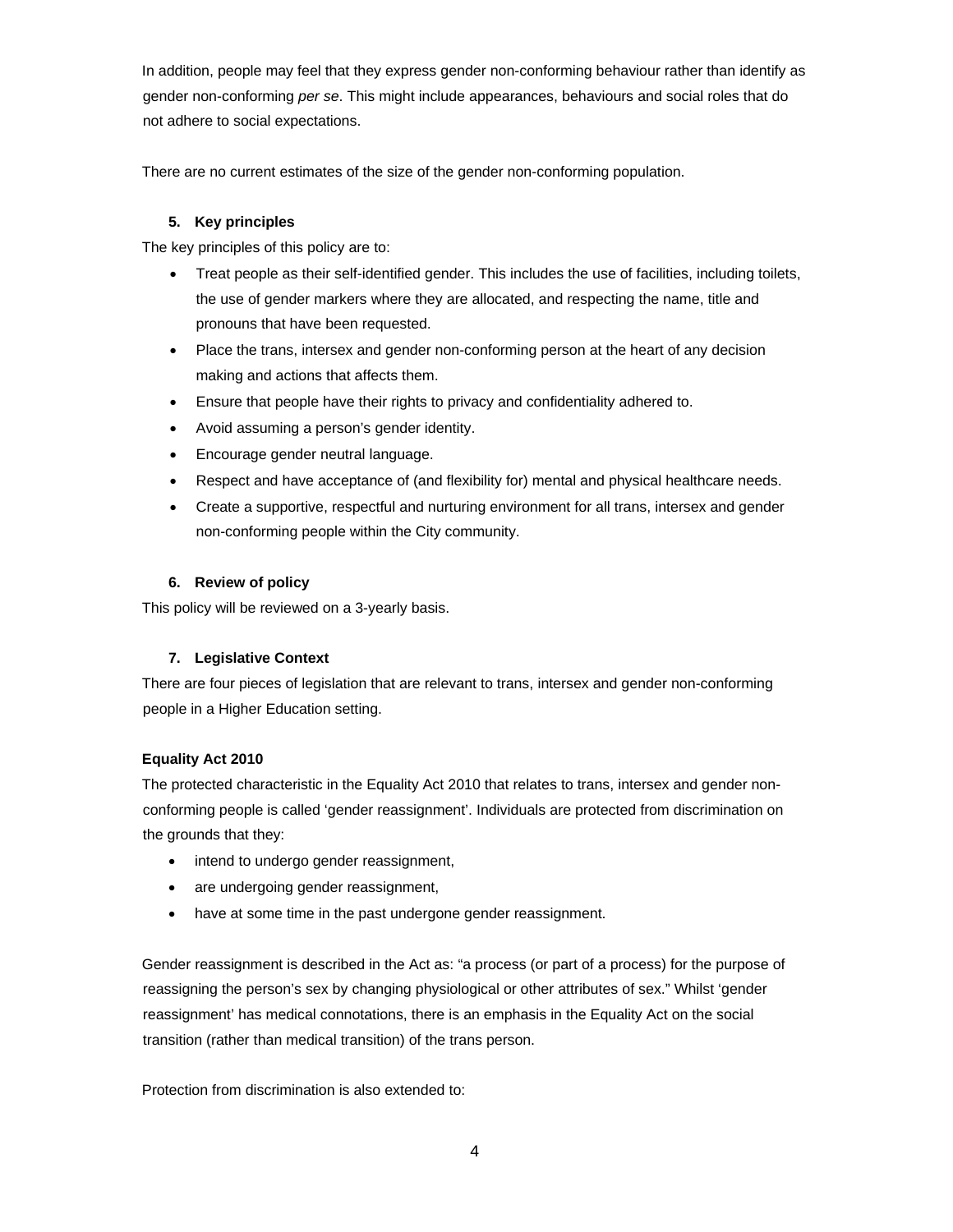- any person who is associated with the person who has the protected characteristics, for example a person's partner/spouse/family member/carer who may be a child or adult /son/daughter/ family member.
- any individual who is assumed or thought to have the protected characteristic by another person.

It is also unlawful for any person to instruct someone else to discriminate against a person with the characteristic of 'gender reassignment'.

## **Gender Recognition Act 2004**

The Gender Recognition Act 2004 (GRA) enables a person to change their legal gender, provided it is male or female. The UK does not currently recognise a third or non-binary gender category in law, (although there is an increase in understanding and inclusion of non-binary identities, for instance the Mx title is accepted by most public bodies).

The GRA enables a person to obtain a gender recognition certificate (GRC), which leads to the issue of a new birth certificate. The GRA confers the right to marry and be regarded for HMRC purposes (such as pensions) as a member of their self-identified gender (provided it is male or female). It also works to ensure that the person has the right to confidentiality over their trans status or gender history.

GRA enables a person who is staying in a marriage with their spouse to either convert the marriage based on the original married date with original witnesses or to set the same date or new date with same/different witnesses in recognition of the change in law for same sex marriage (Marriage (Same Sex Couples) Act 2013).

The GRC has strict privacy provisions which must not be breached by any person acquiring such information in an 'official capacity'. Disclosure to a third party without the trans person's consent would be a criminal offence (GRA s22).

It is unlawful to reveal that an individual has, or may have, applied for a Gender Recognition Certificate unless permission has been given by that person. You should never ask to see someone's GRC – they are under no obligation to disclose it. It is good practice to treat a person without a GRC exactly the same as one with a GRC. Everyone's confidentiality should be respected.

A person does not have to undergo any physical medical intervention to receive a GRC. However, they do have to be over 18 and fulfil the other requirements laid down in the Act, which includes providing medical letters and a declaration that their change of gender expression is permanent.

A GRC does not make a person's gender identity any more or less valid, or make them any more or less vulnerable to discrimination.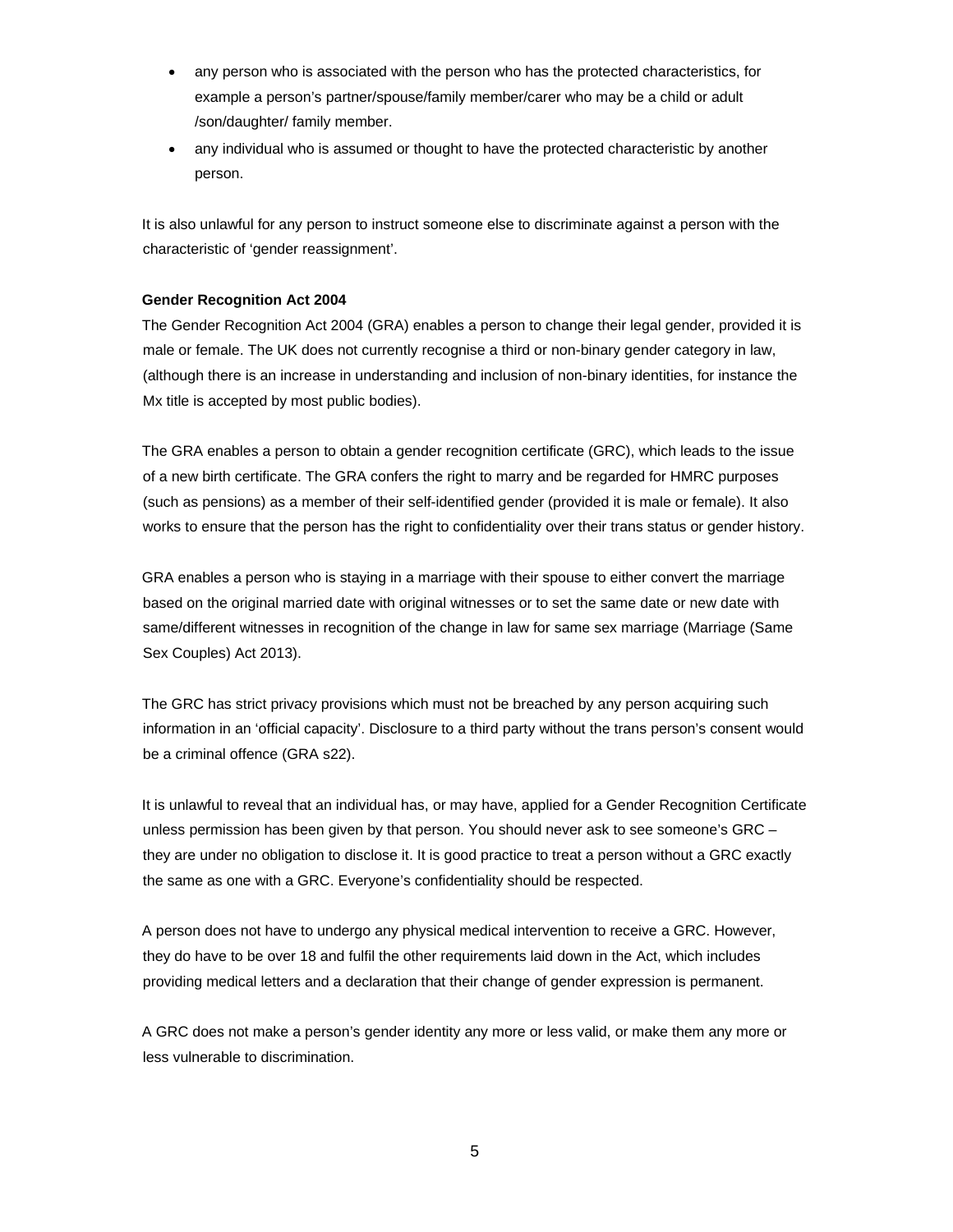## **Data Protection Act 1998 (UK)**

Information about a person's trans status is considered 'sensitive personal data' and is subject to tighter controls than other personal data. Everyone's confidentiality should be respected. Explicit consent is required before it can be collected, used and shared.

Personal data must be looked after properly following the eight data protection principles, which include ensuring personal data is accurate, secure and processed fairly and lawfully.

Failure to change a person's title, name and gender when requested could lead to the following offences under the Act:

- Disclosure of personal information that is used, held, or disclosed unfairly, or without proper security
- Failure to ensure personal information is accurate and up-to-date
- Processing of data likely to cause distress to the individual.

Information about a person's gender identity, gender history or sex characteristics is considered to be confidential. Many staff will have access to the student data management system and therefore may be able to view information regarding gender identity, however all staff are trained and bound by data protection laws.

Those working in an official capacity, must seek the permission of the trans, intersex or gender nonconforming person to disclose any information to others. This should be on a confidential, strictly 'need to know' only basis. Disclosure of a person's trans status without permission is a violation of the DPA (see City's Data Protection policy:

https://intranet.city.ac.uk/staff/info\_compliance/info\_compliance/dps/policies/CITY%20DP%20POLICY %20VERSION%202.0.pdf).

There is no obligation to inform colleagues or students that a staff member or a student is trans, intersex and/or gender non-conforming.

# **The Human Rights Act 1998**

Article 8 of the Human Rights Act 1998 protects a person's rights to a private life. This can include a person's right to remain private about their identity, but also to live in a particular way or express oneself in a particular way.

Information that relates to a person's trans, intersex or gender non-conforming status is owned by the individual and so they are the ones that should choose to share it (or not). Within this principle anything that is considered personal information (records, images and letters) should be kept secure and not shared without the permission of the individual.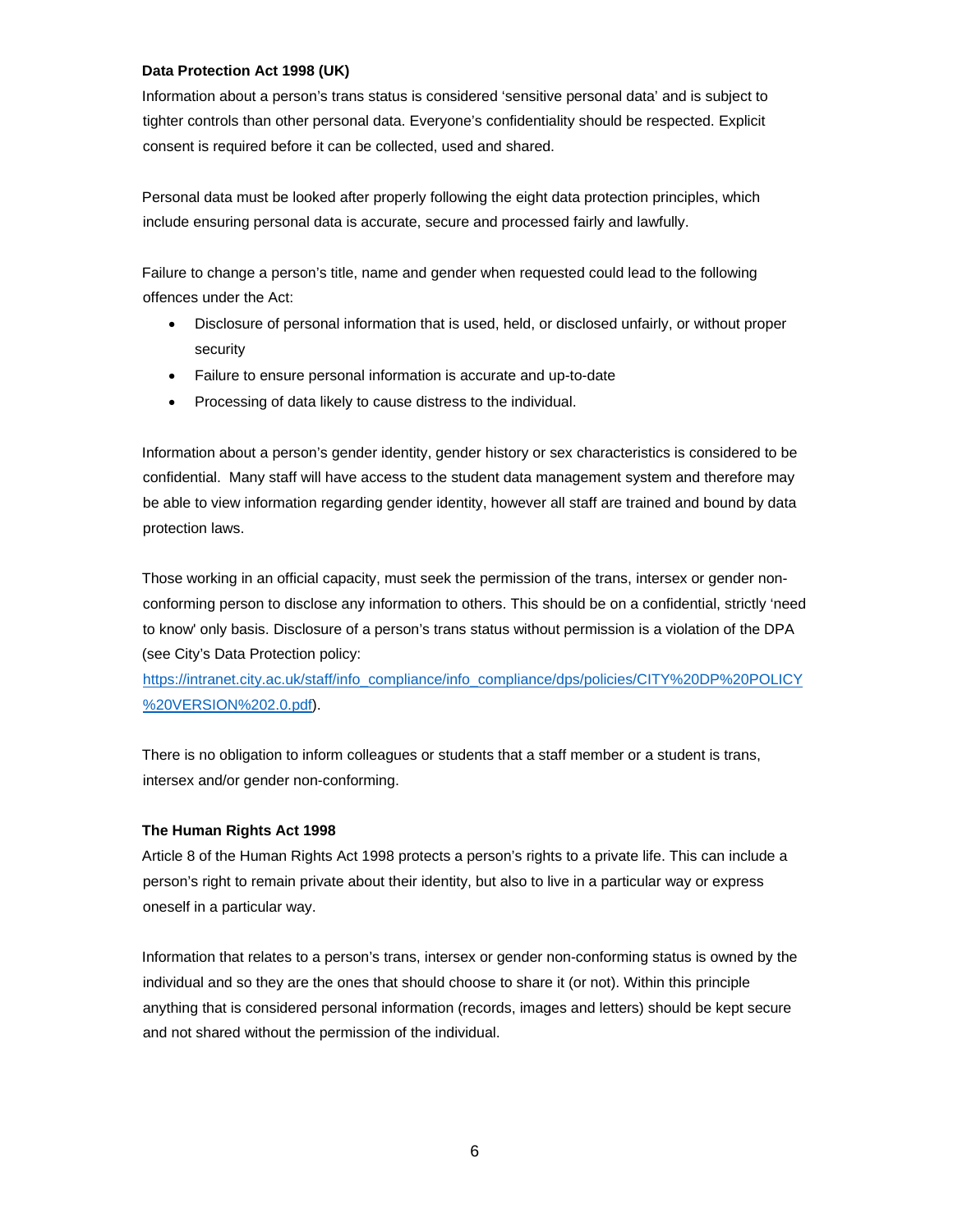# **8. Harassment and Bullying**

All staff, students and other stakeholders should expect to be treated with respect at all times. Any complaint of harassment or bullying is treated seriously and thoroughly investigated. Disciplinary action can be taken in cases where bullying/harassment have been proved.

City, has the following policies, procedures and guidelines in place to be invoked where harassment and bullying have taken place or where allegations are made.

For staff:

- The Staff Grievance Procedure (https://www.city.ac.uk/\_media/intranetsite/documents/hr/policies/Grievance-Procedure-final-711.pdf),
- The Staff Harassment and Dignity at Work Guideline (https://www.city.ac.uk/\_media/intranetsite/documents/hr/policies/Staff-Harassment-and-Dignity-at-Work-Guidelines.pdf),
- Harassment and Bullying of a member of staff by Students is not tolerated and should be dealt with via the students bullying and harassment policy (http://www.city.ac.uk/\_\_data/assets/pdf\_file/0018/232911/bullying-harassment\_policy.pdf).

Staff who feel they are being discriminated against on grounds of their gender identity or gender expression should raise the matter under the University's grievance procedure. If the complaint is substantiated, the disciplinary policy will be invoked.

For students:

- Student Bullying & Harassment Policy (http://www.city.ac.uk/\_\_data/assets/pdf\_file/0018/232911/bullying-harassment\_policy.pdf)
- Student Charter (http://www.city.ac.uk/student-administration/student-charter-we-are-city)

Students who feel they are being discriminated against on grounds of their gender identity or gender expression should raise the matter under City's Student Disciplinary Regulations. If the complaint is substantiated, the disciplinary policy will be invoked.

Confidential support is available to staff and students affected by bullying and harassment in the workplace through City's Harassment Adviser Scheme. A network of trained volunteers can assist by acting as a sounding board, exploring options available and helping with the understanding of city policies and procedures. Harassment Advisors can be contacted directly via, phone, email or web request form. See the following links:

Staff Support: https://www.city.ac.uk/staff-hub/human-resources/policies/harassment-advisers

Student Support: http://www.city.ac.uk/student-administration/if-things-go-wrong/bullying-andharassment/harassment-advisers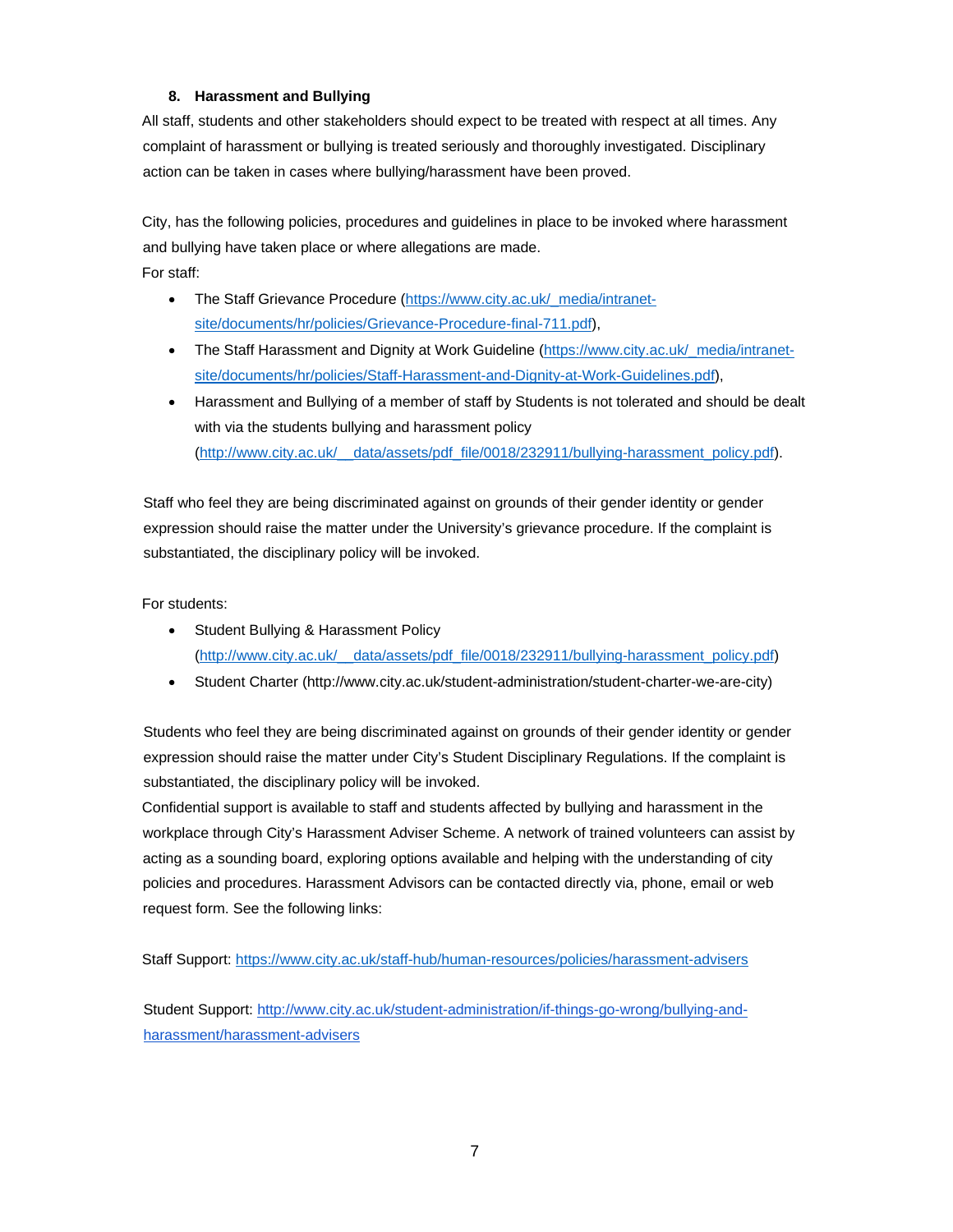### **9. Named contact**

Whatever an individual's circumstances, City will respond in a supportive way. The University and the individual will jointly appoint a 'named contact'. For staff this generally would be a HR Manager (Recruitment, Administration and Systems) who could be contacted to ensure the necessary actions are taken. The individual can contact this person or the local named contact on their behalf**.** 

For students, in the first instance the student may feel comfortable contacting a member of staff that they are familiar with, this staff member should then refer the student to the named contact as listed in the Programme Handbook whom will be a member of staff from Student and Academic Services. The named contact would be responsible for providing information, advice and guidance and, if the individual should require it, the named contact can act on their behalf to work with the appropriate departments to ensure that arrangements are in place across the institution.

The individual will have ultimate say in who their contact is for both staff and students. In either case the individual staff member or student will select a 'named contact' and inform City of who that contact is. The named contact would be responsible for providing information, advice and guidance and, if the individual should require it, the named contact can act on their behalf to ensure that arrangements are in place across the institution.

#### **10. Transitioning**

It may be that a member of staff or a student intends to transition or is already in the process of transitioning. Transitioning means taking steps to move from your assigned sex/gender to expressing your self-identified gender; this can refer to social, medical and/or legal changes.

City supports staff and students who wish to, or are transitioning, into their self-identified gender.

#### **11. Support around well-being**

It is important to make clear that being trans, intersex or gender non-conformity is not a mental illness. However-in part, due to experiences of harassment, discrimination, abuse, and/or fear of discrimination and prejudice in wider society, some trans, intersex and gender non-conforming people may experience mental distress. Some trans, intersex and gender non-conforming people may also have mental health conditions that are unrelated to their gender identity.

Trans, intersex and gender non-conforming people can feel an enormous social pressure to behave in a way that does not reflect their sense of self, and this can cause discomfort and distress. If a person does not feel they can be open about who they are, or is made fun of, or excluded as a result of sharing their trans, intersex or gender non-conforming identity or feelings related to it, they may experience mental distress.

It is important to ensure staff and students have access to support regarding their mental health and emotional well-being.

#### **For staff:**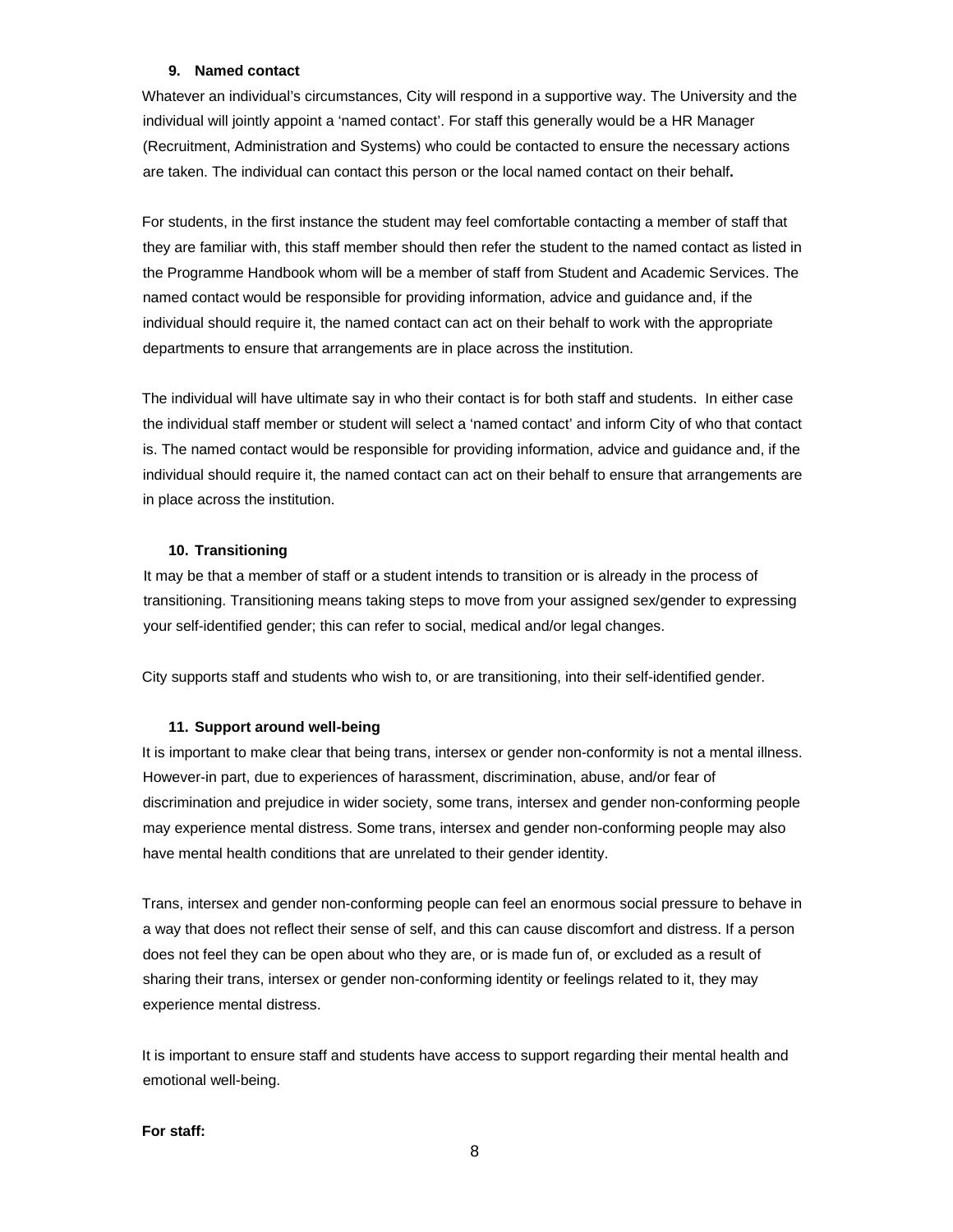Staff who identify as trans, intersex or gender non-conforming should be offered the opportunity to be referred to Occupational Health for advice. OH staff are able to provide confidential support and counselling for those who are struggling emotionally or managing their mental distress.

The role of Occupational Health (OH) is to:

- Advise the employee on fitness for work issues and temporary adjustments to help with return to work
- Identify medical issues which may impact on an individual's ability to carry out the full scope of their job
- Carry out on-going Risk Assessments for employees, where the job is physically demanding.

# **For students:**

It is important to ensure students have access to support regarding their mental health and emotional well-being. Students who identify as trans, intersex or gender non-conforming should be offered the opportunity to be referred to SCMHS. The SCMHS offers confidential, psychological support to all current students who may be experiencing personal or academic difficulties as well as mental health advice and guidance to students registered with the Mental Health Team

http://www.city.ac.uk/current-students/health-wellbeing-sport/student-counselling-and-mental-healthservice

# **11.1 Disabled students' allowances**

If a student is experiencing mental distress due to, or exacerbated by, their sex or gender identity can apply for disabled students' allowances (DSA) to access mentoring specifically to support them around their gender identity while studying at university.

http://www.city.ac.uk/current-students/health-wellbeing-sport/student-counselling-and-mentalhealth-service/mental-health-and-wellbeing-support/additional-financial-support

# **12. Monitoring**

It is important for City to collect equality monitoring data on all protected characteristics.

Workforce and student equalities monitoring ensures that the institution's policies and activities meet the needs of trans, intersex and gender non-conforming staff alongside everyone else.

City has an obligation to operate in line with HESA policies, and as such the data that is collected may be mandatory and subject to change.

Further information about equality monitoring regarding staff can be found at: https://www.city.ac.uk/intranet/human-resources/equality-and-diversity/workforce-equality-monitoring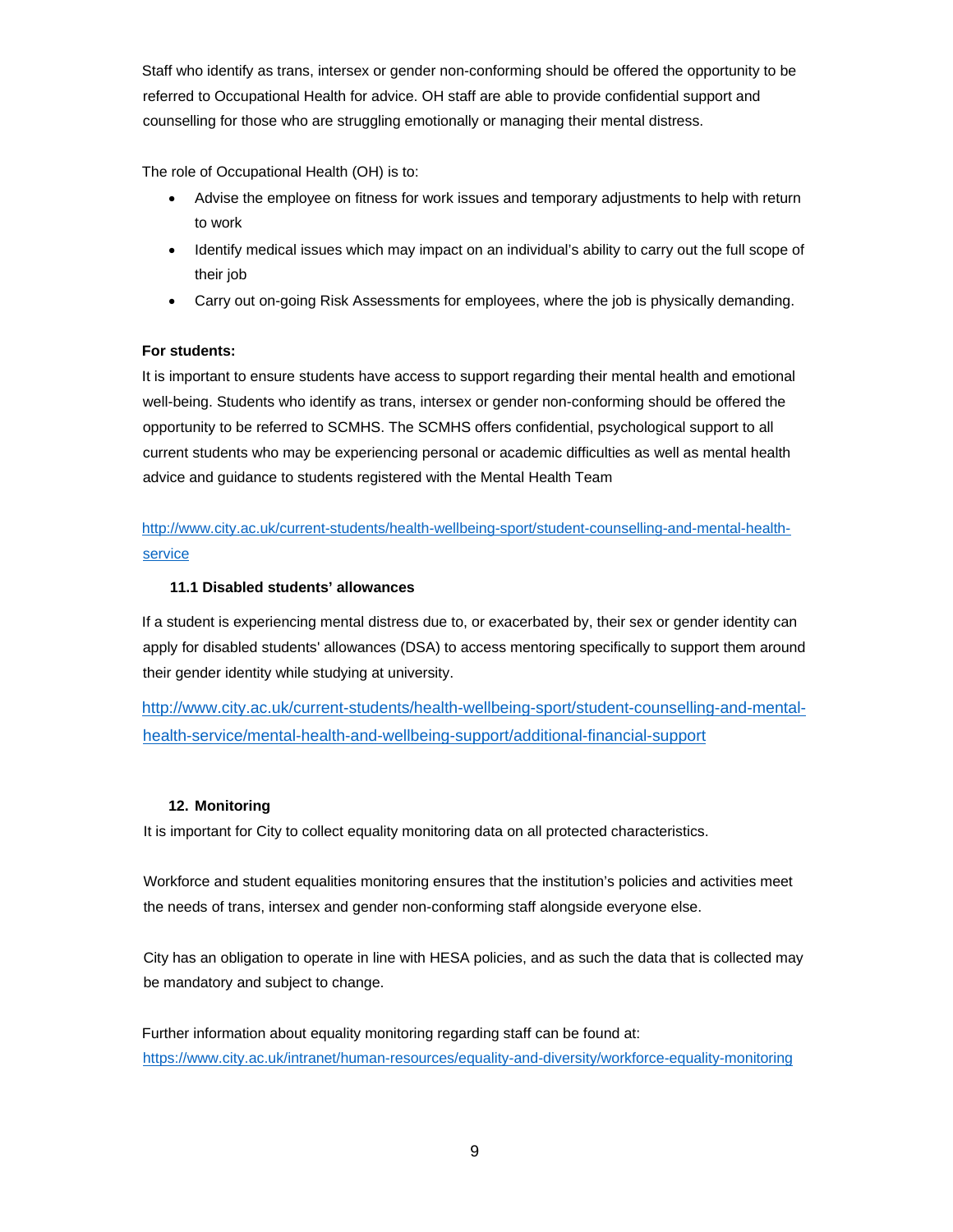Personal data for staff can be accessed and updated through the Employee Self-Service. This is done by going to https://emss.city.ac.uk/nwbc from within City and from outside through https://remote.city.ac.uk first and then use Internet Explorer to access the staff service link.

Students complete equalities monitoring forms through their UCAS application and when re-registering onto their course. If a student wishes to change their equalities data they can do so, either through the Student Centre or Student and Academic Services. If students do not feel comfortable contacting a member of either teams directly, then they may ask a staff member that they feel comfortable with to action this on their behalf. The changes will be managed discreetly and in line with data protection policies. This process is also subject to change.

## **13. Inclusive practices**

Trans, intersex and gender non-conforming staff and students should be fully included in all of the activities and experiences offered to them at the institution. Inclusive practices include:

- Listening to the needs of the individual and placing those needs at the centre of all decision making and actions.
- Ensuring that people have their rights to privacy respected.
- Not making assumptions about anyone's gender identity just by looking at them. Neither can we assume that all trans, intersex and gender non-conforming people will be visible.
- Using gender-neutral language with / about people you do not know and avoid terms like 'Sir' or 'Madam', 'young lady' or 'mate', or addressing groups of people as 'guys' or 'women' simply based on how you read their gender expression. Gender neutral terms to address groups might include 'everyone', 'folks', 'students', 'staff' or 'colleagues'. Gender neutral pronouns include 'they'.
- As and when a person makes it clear how they identify their gender, respect their preferences, whether you are talking with them or about them. If you are not sure how someone would like to be addressed or described, it is okay to ask.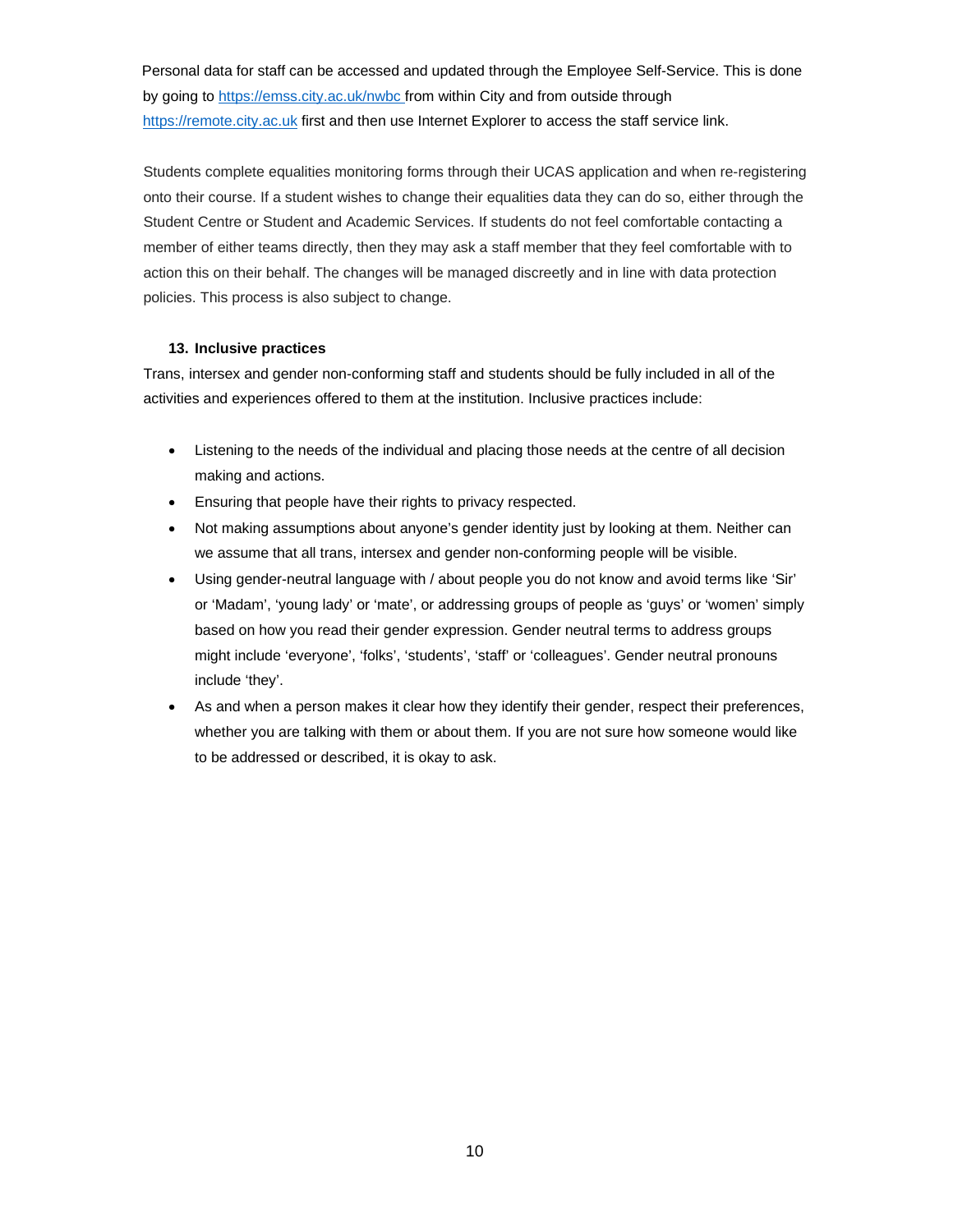

# **Supporting Transgender, Intersex and Gender Non-Conforming Staff: Guidance**

This guidance, along with our Transgender, Intersex and Gender Non-Conforming Policy, demonstrates City's commitment to the inclusion of trans, intersex and gender non-conforming people as staff members.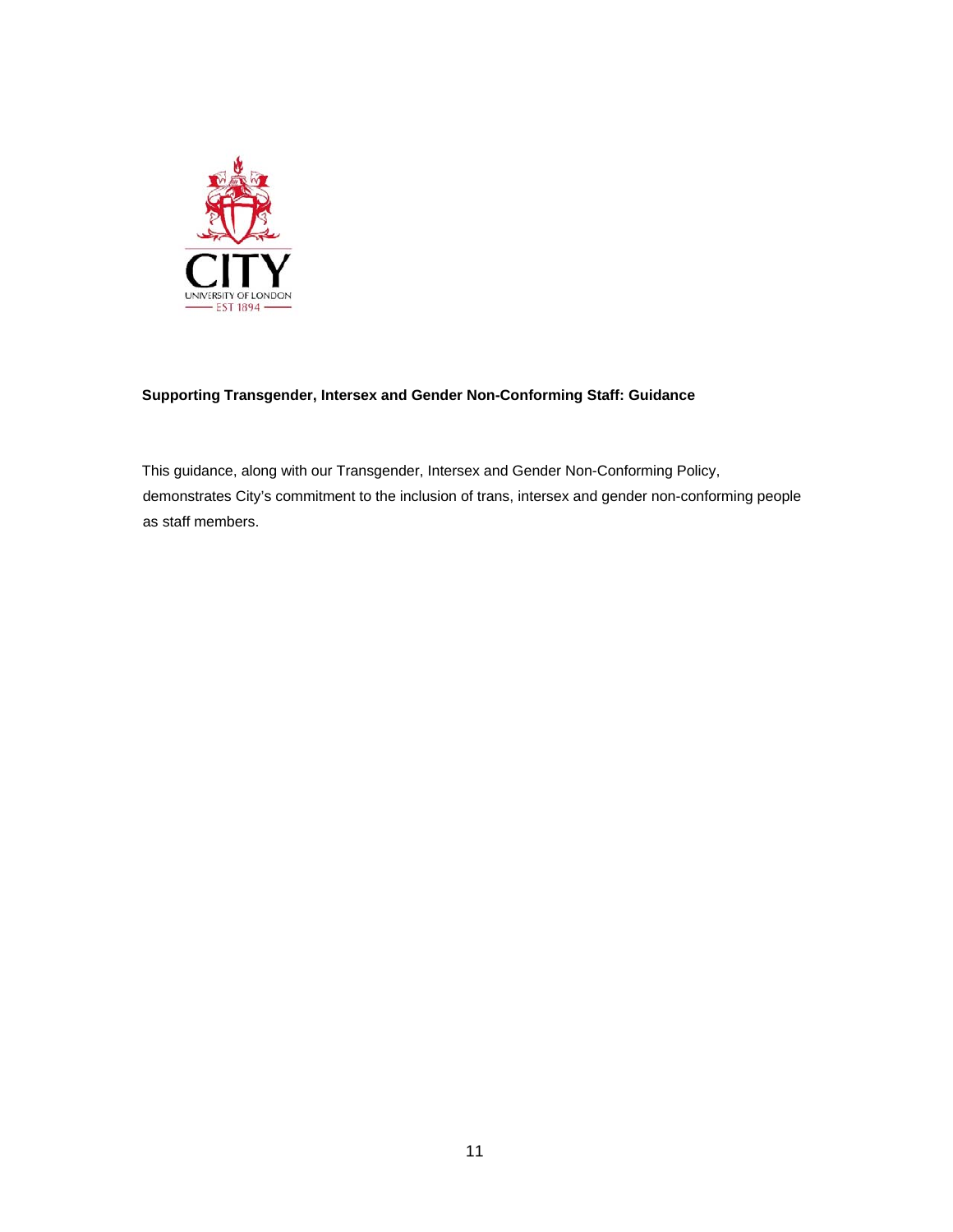### **Introduction**

This guidance is aimed at members of staff who are line managers or members of the HR or equalities team who are supporting trans, intersex and gender non-conforming staff. It will also be useful for trans, intersex and gender non-conforming staff members to read this guidance in order to understand what to expect from City and how City support you.

People work better if they can be themselves at work. When staff work together to create a respectful and nurturing environment for trans, intersex and gender non-conforming people this improves the working environment for everybody. Some trans, intersex and gender non-conforming people choose not to share their identity in the workplace because they fear a negative reaction from their managers, co-workers and students. As a result, such staff may be under considerable stress. This may lead to people needing time off work to take care of their mental health and more generally not feeling able to work to their full ability.

If someone tells you they are trans, intersex or gender non-conforming it is important to make sure they feel included and supported at City. Make it clear that you will do all you can to make them feel comfortable and included at City.

#### **Recruitment**

Where a Higher Education institution is explicit about their commitment to equality, it is more likely for trans, intersex and gender non-conforming potential employees to want to work there. City understands that potential members of staff who feel that they can be open about their trans, intersex or gender non-conforming status or history without fear of discrimination will result in performing better at application stage, at interview and also in their job.

It is good practice for institutions to provide information in recruitment packs on how they value equality and diversity and of any positive action measures they use. This can include a statement on trans, intersex and gender non-conforming equality and information on who trans applicants can contact. Equality training for recruitment panels can also cover trans, intersex and gender nonconforming issues.

Successful individuals are given a starter monitoring form that asks for information about gender identity and history.

An applicant will not be questioned about their sex or gender identity during their interview.

At City, steps are taken to ensure that a person is not 'outed', for example, by checking the names used in references before passing them to the person responsible for recruitment and ensuring that documentation showing a person's sex or gender identity or history is viewed on a strictly need-toknow basis.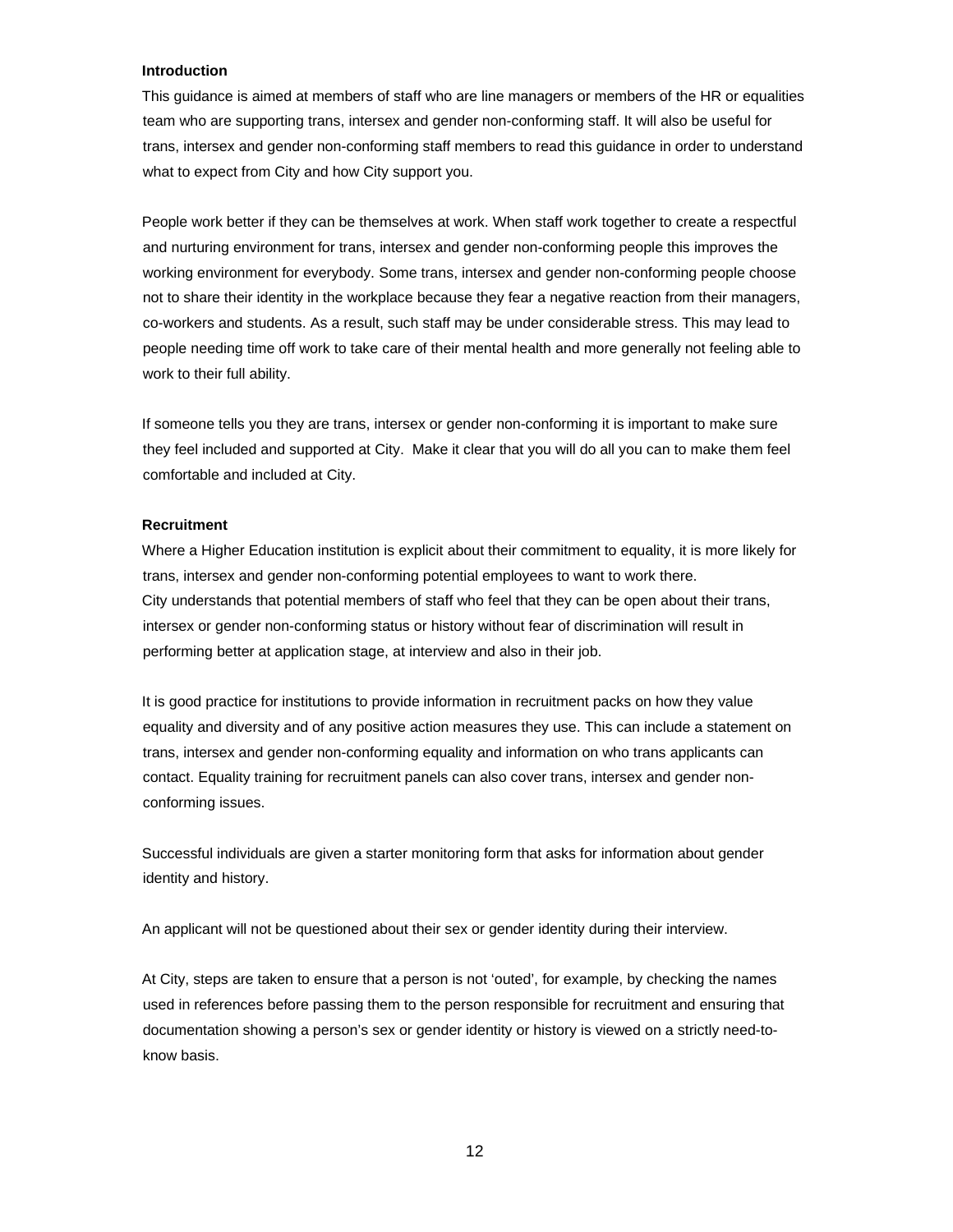If City chooses to use the positive action measures within the Equality Act, in the event that two candidates are of equal merit, human resources can be deferred to for advice as to whether either candidates is:

- 1. from a protected group and
- 2. that group is underrepresented in the workforce, or suffers a disadvantage connected to that protected characteristic

A newly recruited member of staff can contact the HMRC to request that tax and pay information (eg P60 and P45 forms) reflects their current name and gender identity.

Staff who are offered jobs are only required to present their identity documents to the HR Manager (Recruitment, Administration and Systems) and any copies made are managed in line with Data Protection guidelines.

References for current or former staff must make no reference to the person's trans, intersex or nonconforming gender status. References will always use the appropriate pronoun and should not refer to a person's former names, or out them as trans, intersex or gender non-conforming.

## **Transition**

Some trans, intersex and gender non-conforming people might choose to transition, and those that do will navigate individual paths, selecting the elements that they need and want from the options available. There is no one way to transition.

Social transition means changing your gender expression using cultural cues and signifiers such as name, pronoun (he, she, they etc), title (Mr. Ms. Mx. Etc.), clothing, hair, walk, speech, mannerisms and any other gendered aspects of presentation and documentation.

Medical transition means having medical intervention such as hormone therapy or surgery. Social transition is a pre-requisite for access (through the NHS) to some medical interventions.

Legal transition typically means obtaining a Gender Recognition Certificate.

Those wishing to transition should receive sufficient support from key members of staff. This may include particular staff members being with them to support them if or when they choose to tell their team, other colleagues, or students of their transition.

### **Support through transition**

The Transgender, Intersex and Gender Non-Conforming Policy and Guidance aim to ensure that appropriate support is received before, during and after transition as well as if the notion of 'transition' does not apply.

Members of staff can initially inform their line manager of their intentions to transition in the way that they feel most comfortable. This could be a letter or email followed by a meeting with the line manager.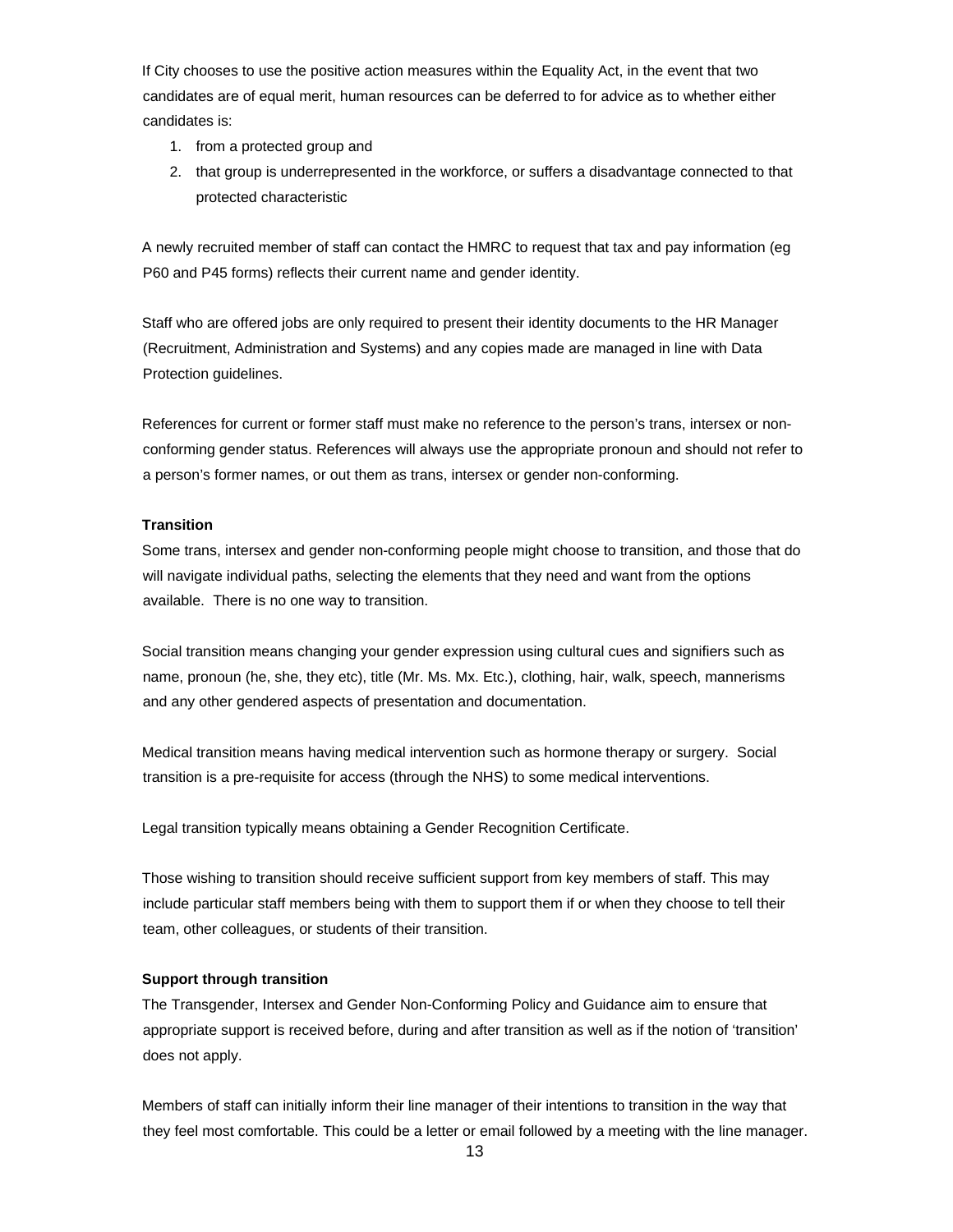HR staff can be involved if the staff member would prefer. However, for formal procedures to commence the request could be put in writing, should the person transitioning wish to ensure that actions will be taken in accordance with the request (including appropriate timeliness).

## **Management Action in relation to Transition**

It can be a difficult step for someone to approach their manager and 'come out' as trans, intersex or gender non-conforming or to tell them that they are planning to transition. It is therefore important for managers to deal with conversations and exchanges sensitively.

Managers should:

- let the process be led by the individual
- listen and show support
- adopt an approach that meets the needs of the employee
- discuss levels of confidentiality
- agree to seek advice from the HR team and/or the Equality Manager
- agree to work together
- draw the attention of the member of staff to the policy and guidance as well as other useful facilities provided by City (including support around well-being if desired)

## **Developing an agreement or an action plan in relation to transition**

Individuals could have a range of experiences or objectives around their transition. Some people prefer as few people as possible to know about their transition and decide to discuss this with their manager but require no further action. Some may be planning for medical intervention so there may be particular things to plan for, such as leave.

It is important to agree with the member of staff what steps need to be taken. Some people refer to this as developing an agreement or an action plan. See Appendix 3 for a suggested template.

It may be necessary to identify when key changes will take place and how they fit with any relevant work deadlines. E.g. communicating to colleagues and students, name changes on systems, the commencement point for using facilities appropriate to their self-identified gender, planning leave for medical intervention if taken. It may be important to agree how best to communicate during any period of absence.

As part of this planning, a series of review meetings could be scheduled at an agreed frequency in order to maintain good communication. Any changes in plans can be updated and developed. There should be an agreement about where the plan or any meeting notes are kept and who has access.

Throughout the process a trusting and open relationship between the transitioning employee and the manager and HR is really important. This should involve joint problem-solving (such as anticipating and planning for any problems), confidentiality, reliability (doing what you say you are going to do) and empathy (providing support).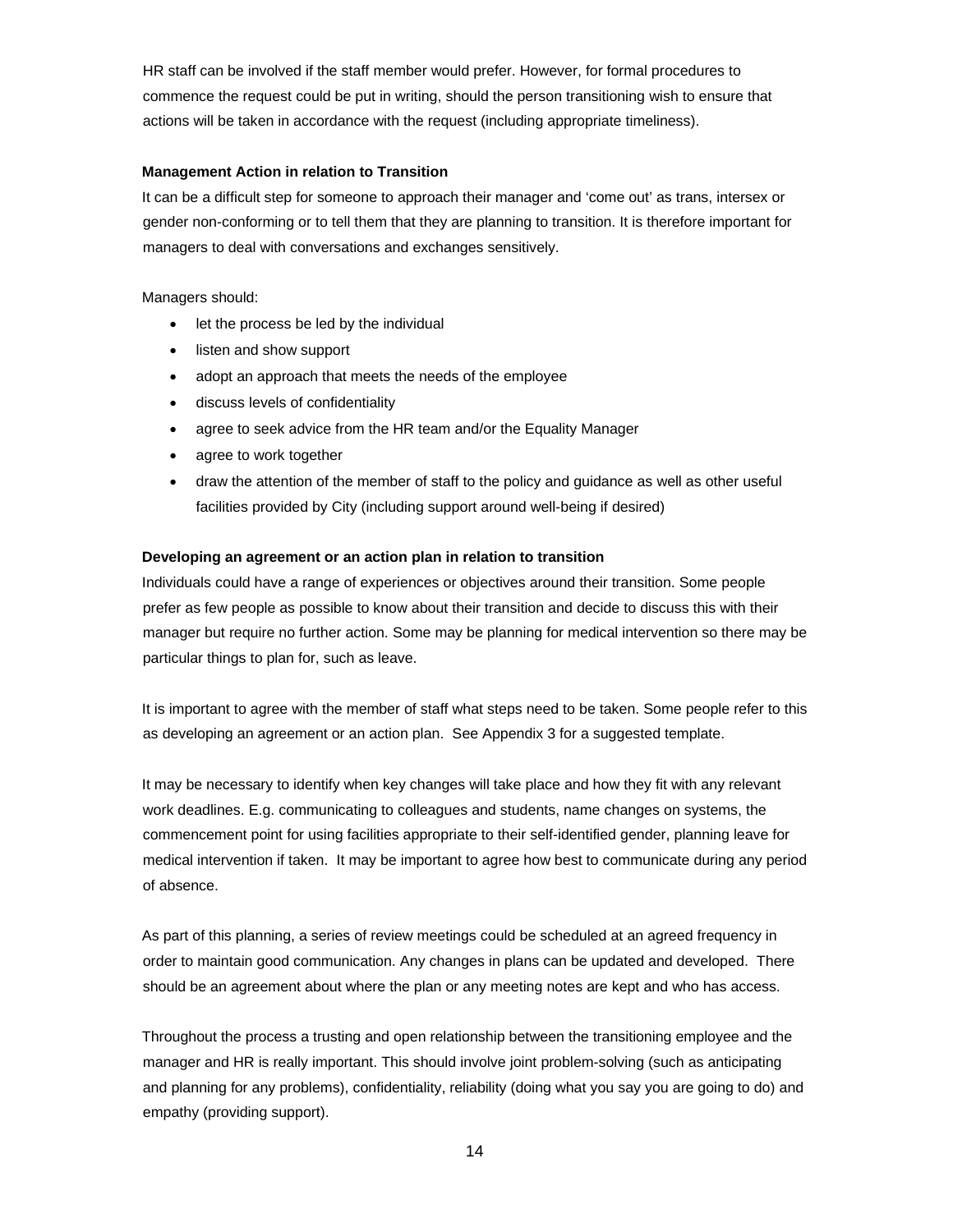Transitioning to a new gender role is likely to involve on-going processes of social adaptation. Some people require emotional support over many years, both before and after transition. Managers will continue to offer support.

Support through a person's transition should end through mutual agreement between the individual and their manager.

### **Communication with colleagues**

It may be that the person transitioning will want to communicate with colleagues about their transition. Managers should encourage the individual to describe what they think will be best for them when it comes to sharing relevant information. This could be a verbal communication at team meetings or on a 1:1 basis. The person who is transitioning could be present or absent. It could be an electronic communication.

This communication will need to be practical and address important issues such as how to address the colleague (new name, correct pronoun), how to support the colleague, how to deal with questions that may come from outside the team without breaching confidentiality etc. Managers must set a tone of absolute inclusion and respect.

Whilst the person transitioning may need to provide information about their requirements, it may be an opportunity for the manager or HR to identify any need for awareness raising training for colleagues/ peers. It is not the job of the employee who is transitioning to educate their co-workers. This should be arranged through formal CPD programmes.

#### **Names/ Pronouns/ title**

If someone makes it clear how they would like to be addressed (in terms of their name, pronoun and title), then it is very important to respect those preferences. Using a trans, intersex or gender nonconforming person's new name and pronoun is one of the most positive, validating things you can do.

Staff can request a name change at any point. A formal name change is not required in order to request a name to be used by colleagues and students, or on records across the Institution but is required for bank account, HMRC records, pension scheme, and qualification certificates. If a person chooses to change their name formally, there are two ways in which they can do this - by deed poll or by statutory declaration of name change. City accepts either of these methods. A deed poll or a statutory declaration of name change can be created by the person themselves and must be witnessed. Some institutions require the deed poll to be registered. This can be done for a small fee. You can find out more: https://www.gov.uk/change-name-deed-poll/overview. For more on changing names see section: **Official Records and Photographs, documents and monitoring.**

No one can assume what pronouns a person will use. It is best to take each person's lead regarding the names, pronouns and title that they use for themselves.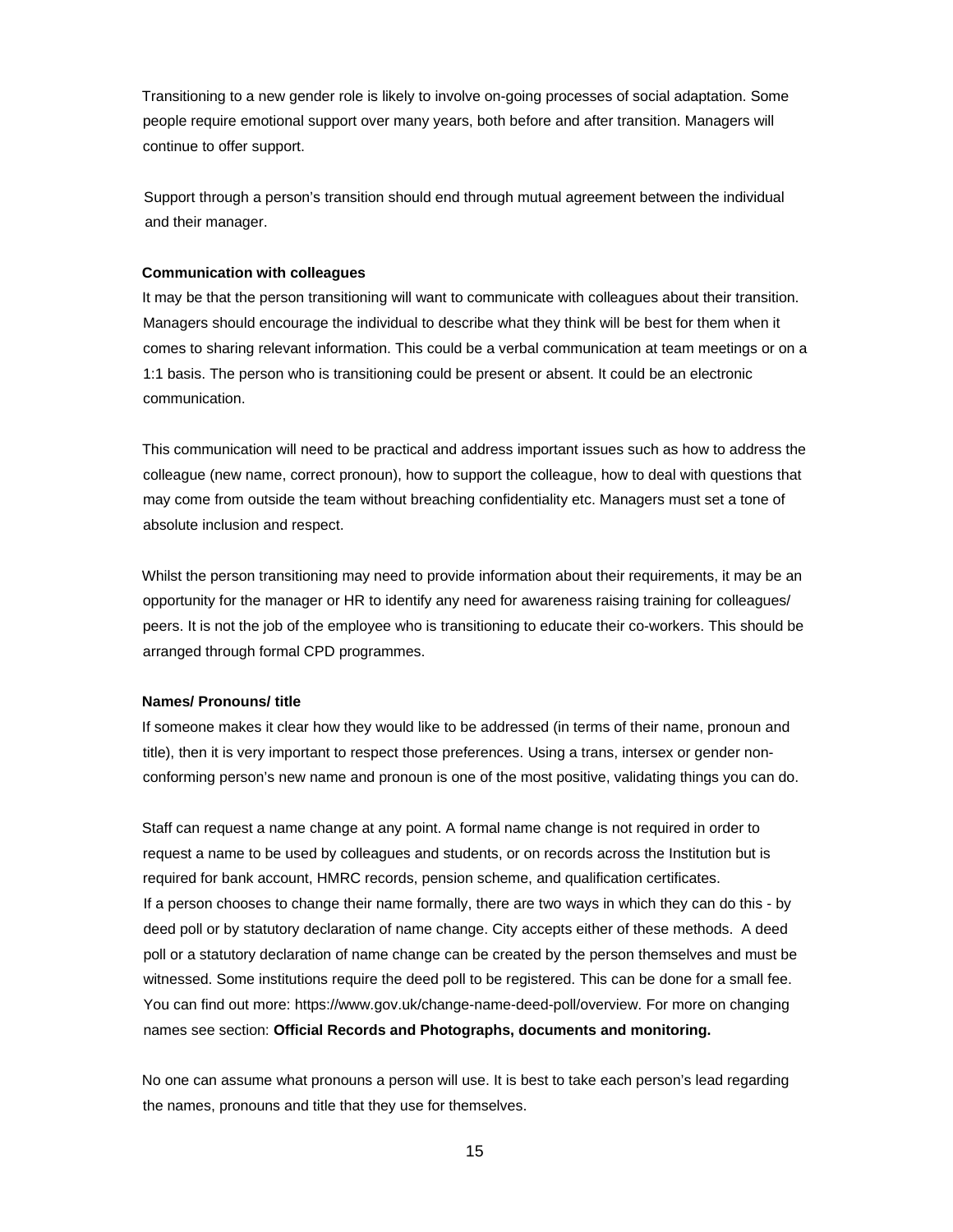Along with the pronouns 'he' and 'she', some people prefer 'they' as this is a gender-neutral pronoun. This is often asked for by non-binary or some other gender non-conforming people.

If someone doesn't make it clear what pronoun they use it is okay to ask. You could say: 'which pronoun would you like me to use?' Do not simply assume someone's pronoun based on your assessment of their outward appearance.

It's important to refer to a person using their chosen pronouns, whether or not the person is present. For example, if a manager is discussing something with a HR team member, they should refer to the person with the pronouns that they have requested. If you make a mistake with pronouns, whether the person is present or not, acknowledge the error, apologise genuinely, and move on.

Intentionally not using a person's name or pronoun that they have explicitly asked for can constitute harassment and is a violation of this policy. Accountability procedures are covered in the Harassment and Bullying Policy.

Along with titles such as Mr. and Ms, people may request gender-neutral titles such as Mx, (pronounced 'Mix'). It is good practice to ensure systems allow for gender-neutral titles as well as for no title. 'Mx' is used by the DVLA and UK Deed Poll Service, as well as banks, some councils and other businesses.

#### **Official Records and Photographs, documents and monitoring**

Some people choose not to change their name formally straight away, have no intention of changing their name or are unable to for other reasons. When an employee notifies City in writing of their intention to transition during their employment, the date from which their name and gender marker is changed on all records should be agreed with the individual. The person's file should reflect their current name, title and gender marker.

In order for a person to change their name on their bank account, HMRC records, pension scheme, and their qualification certificates, they will need to carry out a formal name change through either a statutory declaration of name change or by deed poll.

Under the Gender Recognition Act, a person has the right to request that all references to their former name and gender are removed and replaced with their current name and gender.

A person's trans, intersex and/or gender non-conforming status is considered 'sensitive personal information' for the purposes of the Data Protection Act and needs to be treated accordingly. Disclosure of a person's trans, intersex or gender non-conforming status without a person's consent will be a violation of their privacy.

Any material that needs to be kept related to the person's trans, intersex or gender non-conforming status, such as records of absence for medical reasons, should be stored confidentially. No records should be changed without the written permission of the staff member.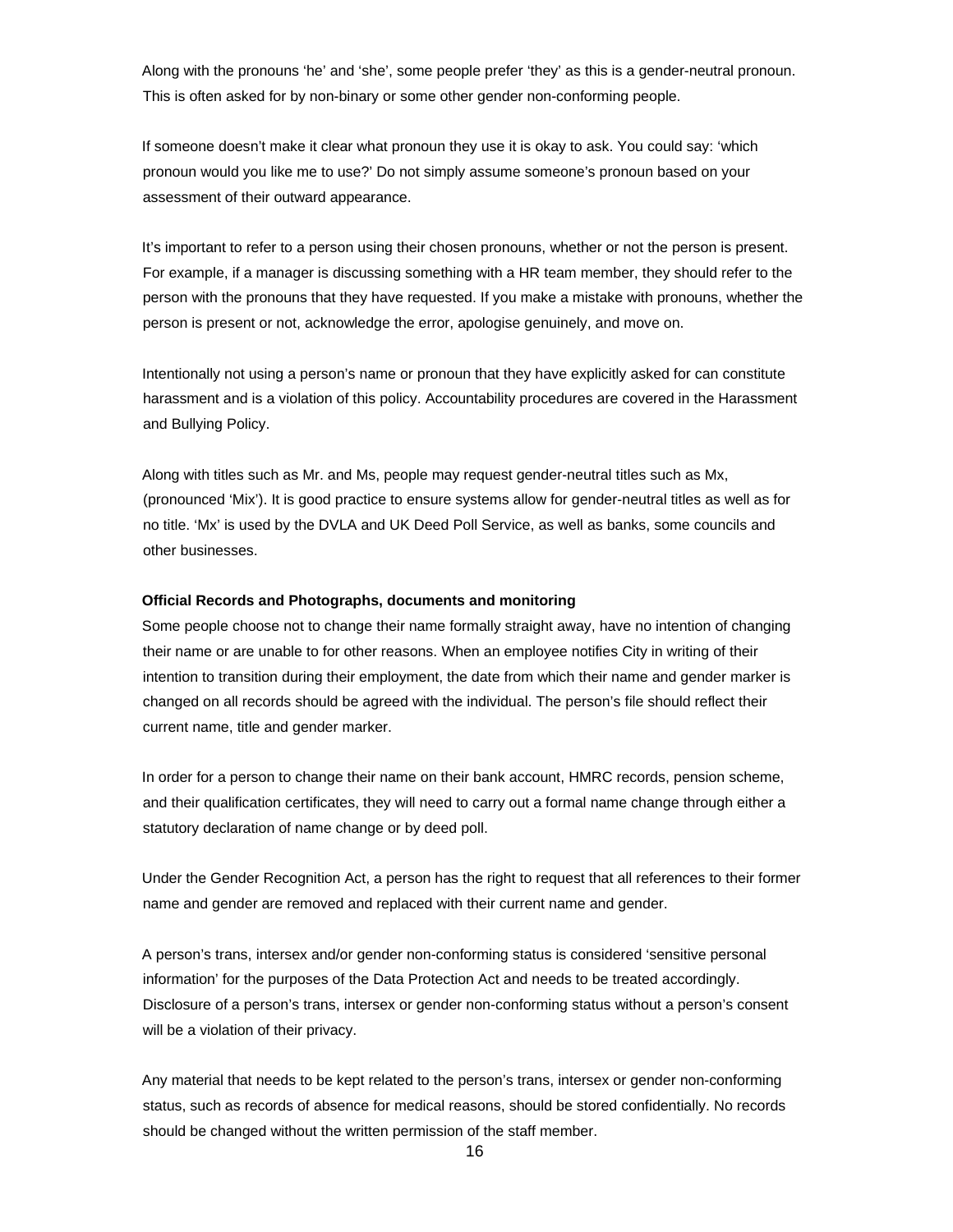Photographs should represent an accurate likeness of the member of staff's current appearance and so should be updated if this changes. The City card service allows trans, intersex and/or gender nonconforming staff to be issued a new card with updated details and photo free of charge. It should also be noted that some individuals may wish to change their photos without stating anything about their sex or gender identity; this is commonly done under the premise that the photo does not represent an accurate likeness of them.

The employee should complete form HR1 (see Appendix 3.) and return it to the HR department who will arrange for the necessary information on their records to be changed.

In circumstances where City requires official confirmation of a person's identity they will be given the option of providing more than one type of official identification such as driving licence, passport, statutory declaration or birth certificate.

### **Toilet and changing rooms**

Trans people are entitled to access any single-sex facilities e.g. toilets and changing rooms according to the gender by which they identify.

There are gender-neutral toilets in some University buildings and their location can be found via this link:

### **DBS checks**

The Disclosure and Barring Service is responsible for checking criminal records in England. The DBS has processes in place for people have had previous gender identities. This includes those with a full GRC who do not wish to disclose their former identity to their employer or placement provider.

Employers and placement providers will provide a DBS form that is to be completed by the person whose criminal record is being checked. Before an application is submitted by an employer or placement provider, the applicant will need to contact the DBS sensitivities team: sensitive@dbs.gsi.gov.uk who will guide them through the process, track the application and maintain confidentiality. The applicant does not need to disclose their gender history to their employer.

#### **Leave**

People who undergo a medical transition may require periods of time off work. Some people may need reduced hours or duties for a temporary period when they return to work following surgery.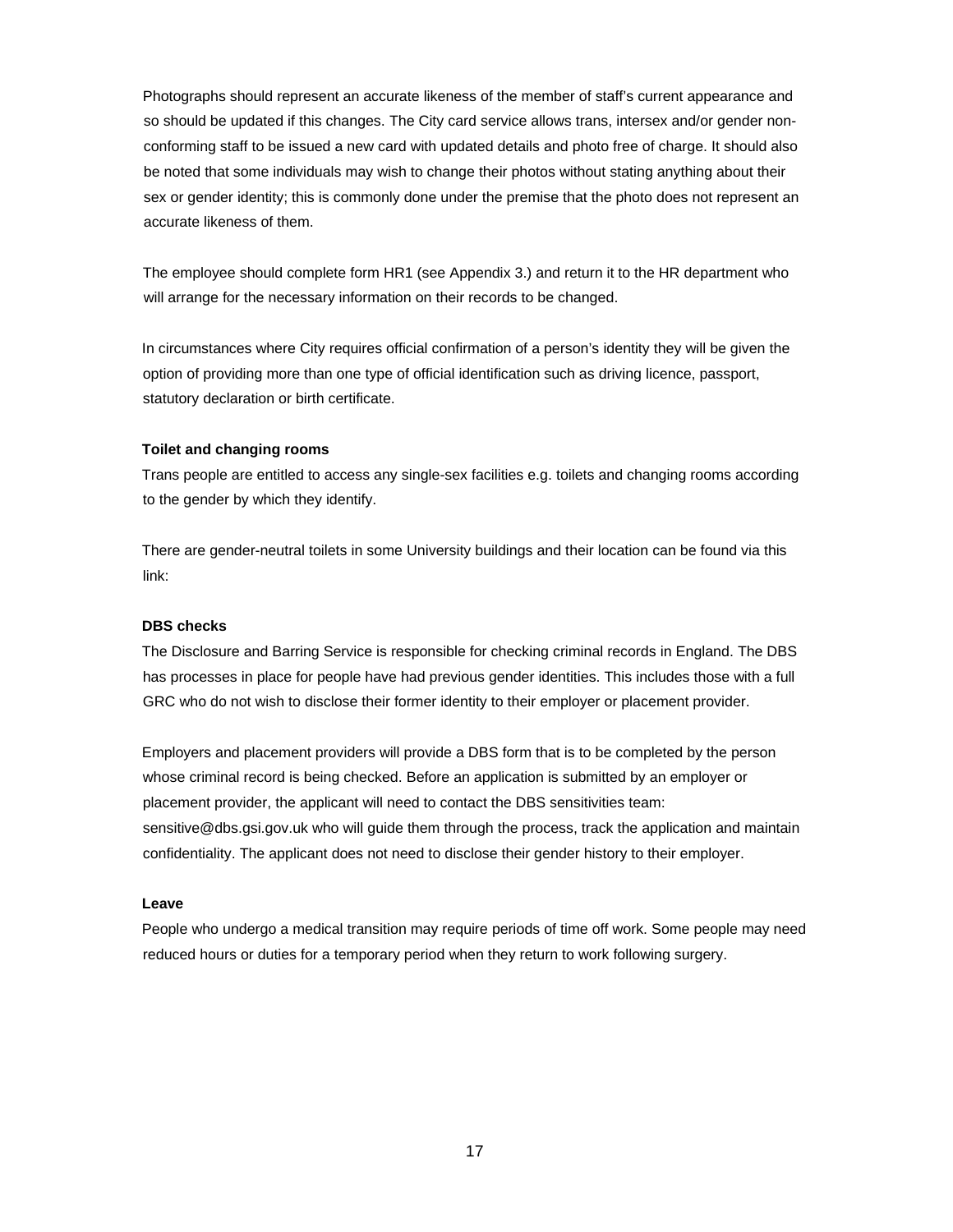# **LGBT Staff Network**

City has an LGBT+ Network to raise the visibility of the LGBT+ community. It enables the group to meet regularly on matters to promote inclusivity and greater understanding and awareness of diversity here at City. The group holds events during the year that promote greater awareness of who we are as a community. Information about City's LGBT+ Staff Network can be found at: http://www.city.ac.uk/about/working-at-city/why-work-at-city/equality-diversity-inclusion/lgbt-network

# **Pensions**

From November 2018, the state pension age will be 65 for everyone, as opposed to differentiated between 'men' and 'women'.

Where a person has a Gender Recognition Certificate, they will generally receive their state pension at the age appropriate to their self-identified gender. HMRC is informed if a full GRC is issued, either by the Gender Recognition Panel or by the trans person themselves. This will lead to a change in national insurance records to reflect the person's self-identified gender.

City will agree with the individual the date of change of name, title and, if applicable, gender for pension purposes.

The HMRC will use a person's preferred name and title in all communications.

Occupational pension schemes are now required to have the same retirement age and benefits for men and women.

Private pension firms will require legal evidence of gender as well as name change, and staff should be asked to provide a new birth certificate and, if appropriate, a statutory declaration of name change.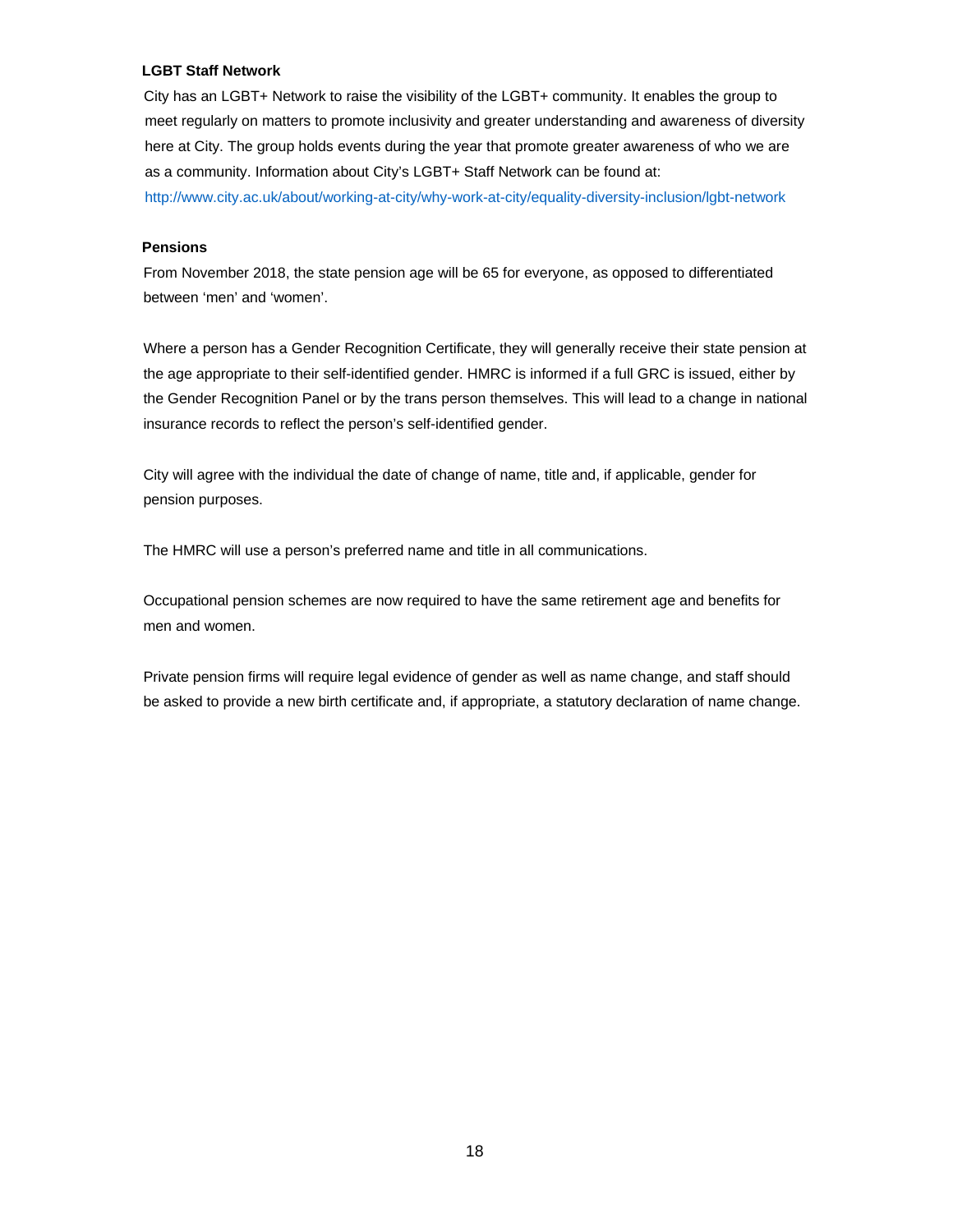

# **Supporting Transgender, Intersex and Gender Non-Conforming Students: Guidance**

This guidance, along with our Transgender, Intersex and Gender Non-Conforming Policy, demonstrates City's commitment to the inclusion of trans, intersex and gender non-conforming people as students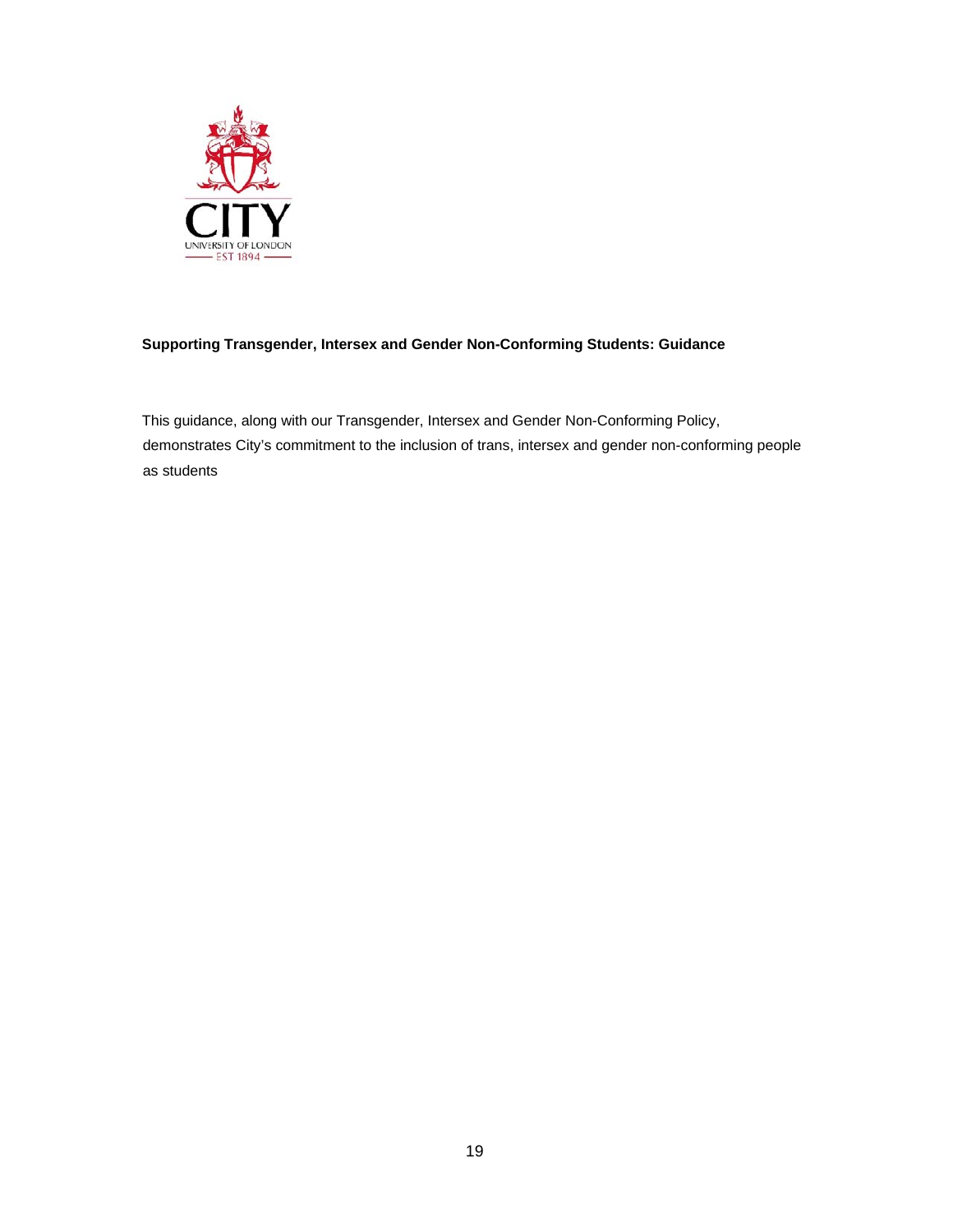#### **Introduction**

This guidance is in place to support trans, intersex and gender non-conforming students and to establish what they can expect from the institution. This guidance should also be utilised by members of staff who are working with and directly supporting trans, intersex and gender non-conforming students

People excel more if they can be themselves in their learning environments. When all staff and students work together to create a respectful and nurturing environment for trans, intersex and gender non-conforming people this improves the learning environment for everybody. Some trans, intersex and gender non-conforming people may choose not to share their identity at University because they fear a negative reaction from their tutors, fellow students and other individuals at University. As a result, many such students may be under considerable stress. This may lead to people needing time off from their studies to take care of their mental health and more generally not feeling able to study to their full ability.

If someone tells you they are trans, intersex or gender non-conforming it is important to make sure they feel included and supported at City. Make it clear that you will do all you can to make them feel comfortable and included at City.

#### **Admissions**

Where a Higher Education institution is explicit about their commitment to equality, it is more likely for trans, intersex and gender non-conforming potential students will want to study there. Where applicable City takes into consideration SPA admissions guidelines (http://www.ecu.ac.uk/wpcontent/uploads/external/equitable-admissions-for-underrepresented-groups.pdf).

City understands that potential students who feel that they can be open about their trans, intersex or gender non-conforming status or history without fear of discrimination will result in performing better at application stage, at interview and throughout their student life.

It is good practice for institutions to provide information for students and potential students on how they value equality and diversity across City. This can include a statement on trans, intersex and gender non-conforming equality and information on who applicants can contact. Equality training for staff responsible for student admissions can also cover trans, intersex and gender non-conforming issues.

Initial data flows on equalities monitoring are controlled by UCAS and not the University. City encourages disclosures of an applicant's gender identity or history during application processes with the purpose of ensuring they receive any support they may require, particularly with regards to documentation and references. Applicants are provided with an option 'prefer not to say', which when selected could (but not conclusively) indicate that the applicant is trans, intersex and/or gender nonconforming.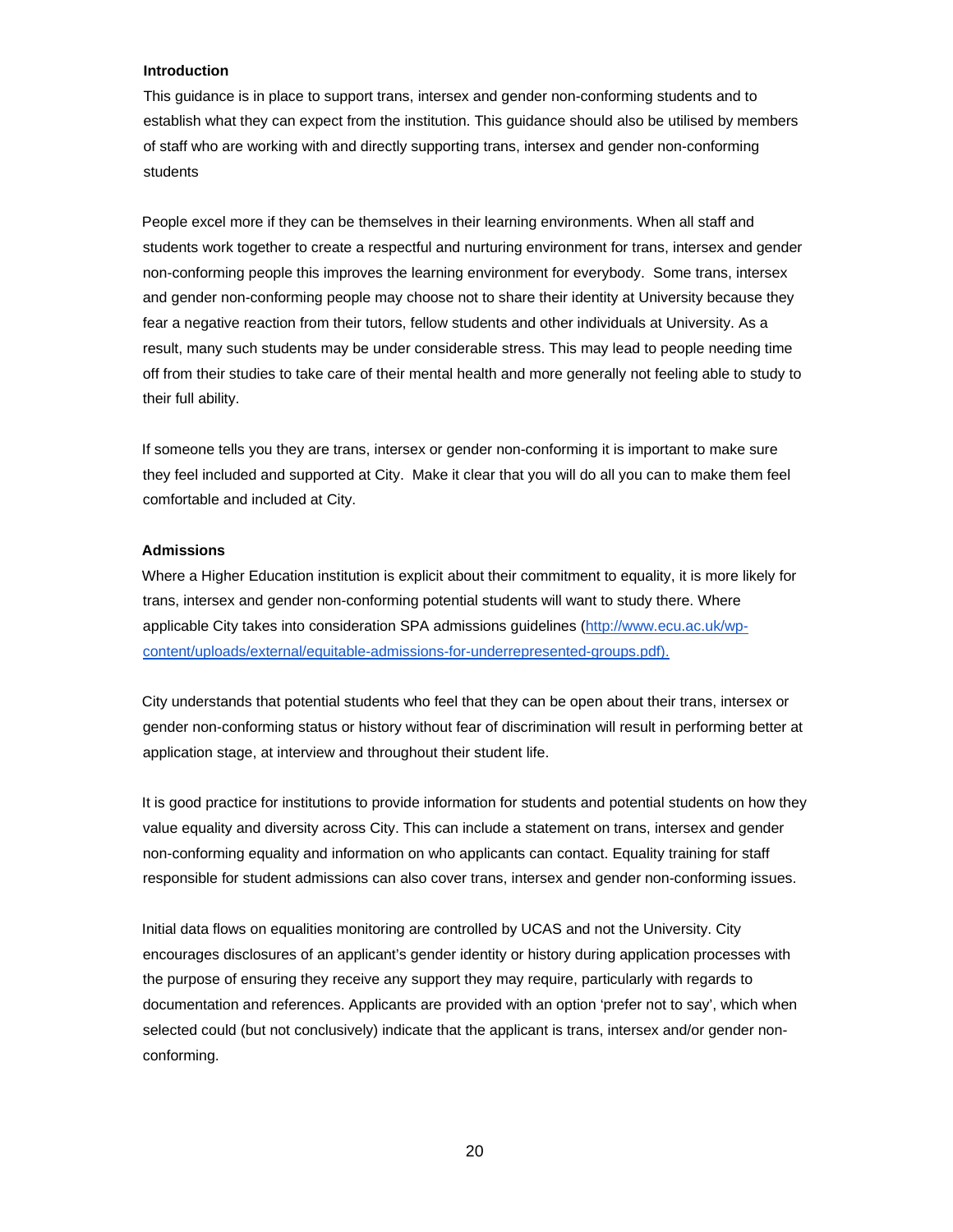At City, steps are taken to ensure that a person is not 'outed', for example, by checking the names used in references before passing them to departmental teams and ensuring that documentation showing a person's legal sex/gender is viewed on a strictly need-to-know basis.

Students who are offered places on a course at City are required to present photo identity documents on first registration. Students can choose from a selection of documents. Any copies made are kept in line with Data Protection guidelines. For more on identity documents see sections: **Names/ Pronouns/ title** and **Official Records and Photographs, documents and monitoring.**

References for current or former students must make no reference to the person's trans, intersex or non-conforming gender status. References will always use the appropriate pronoun and should not refer to a person's former names, or out them as trans, intersex or gender non-conforming.

An applicant will not be questioned about their sex or gender identity or history during their interview.

#### **Funding to support trans, intersex and gender non-conforming learners**

City is committed to ensuring all our students are supported throughout their student experience to succeed and progress in the way that is most meaningful for them. Alongside the benefits and support available to students, City will provide resources to best help students' specific circumstances. Support may include resource for students allocated within delivery of City's Access Agreement with the Office for Fair Access, which focuses on activity to help students' retention, success and progression. For more information regarding this, please contact the Student and Academic Services department.

#### **Transition**

Some trans, intersex and gender non-conforming people might choose to transition, and those that do will navigate individual paths, selecting the elements that they need and want from the options available. There is no one way to transition.

Social transition means changing your gender expression using cultural cues and signifiers such as name, pronoun (he, she, they etc.), title (Mr. Ms. Mx. etc.), clothing, hair, walk, speech, mannerisms and any other gendered aspects of presentation and documentation.

Medical transition means having medical intervention such as hormone therapy or surgery. Social transition is a pre-requisite for access (through the NHS) to some medical interventions.

Legal transition typically means obtaining a Gender Recognition Certificate.

Those wishing to transition should receive sufficient support from key members of staff. This may include particular staff members being with them to support them if or when they choose to tell their team, other colleagues, or students of their transition.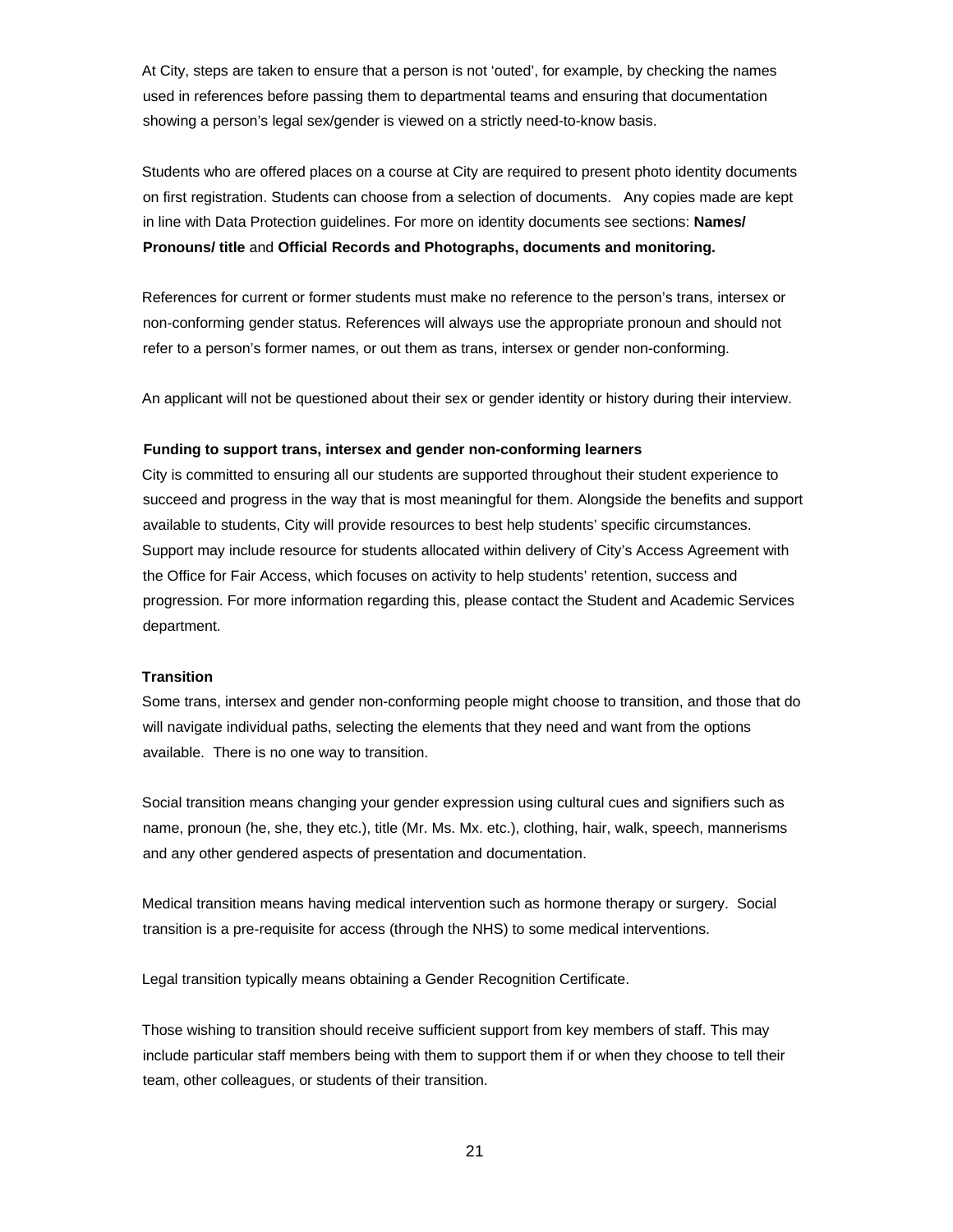#### **Support through transition**

The Transgender, Intersex and Gender Non-Conforming Policy and Guidance aim to ensure that appropriate support is received before, during and after transition as well as if the notion of 'transition' does not apply.

Students can initially inform a member of staff at City of their intentions to transition in the way that they feel most comfortable. This could be a letter or email followed by a meeting with the staff member. However, for formal procedures to commence the request could be put in writing, should the person transitioning wish to ensure that actions will be taken in accordance with the request (including appropriate timeliness). A key staff member is best placed to offer the student the support needed on an on-going basis.

#### **Developing an agreement or an action plan in relation to transition**

Individuals could have a range of experiences or objectives around their transition. Some people prefer as few people as possible to know about their transition and decide to discuss this with a staff member but require no further action. Some may be planning for medical intervention so there may be particular things to plan for, such as suspension of studies.

It is important to agree with the student what steps need to be taken. Some people refer to this as developing an agreement or an action plan. See Appendix 3 for a suggested template.

It may be necessary to identify when key changes will take place and how they fit with any relevant submission deadlines. E.g. communicating to other staff and students, name changes on systems, the commencement point for using facilities appropriate to their self-identified gender, planning leave for medical intervention if taken. It may be important to agree how best to communicate during any period of absence.

As part of this planning, a series of review meetings could be scheduled at an agreed frequency in order to maintain good communication. Any changes in plans can be updated and developed. There should be an agreement about where the plan or any meeting notes are kept and who has access.

Throughout the process a trusting and open relationship between the transitioning student and the member of staff is really important. This should involve joint problem-solving (such as anticipating and planning for any problems), confidentiality, reliability (doing what you say you are going to do) and empathy (providing support).

Transitioning to a new gender role is likely to involve on-going processes of social adaptation. Some people require emotional support over many years, both before and after transition. Staff should continue to offer support for the duration of their student life at City.

Support through a person's transition should end through mutual agreement between the individual and the staff.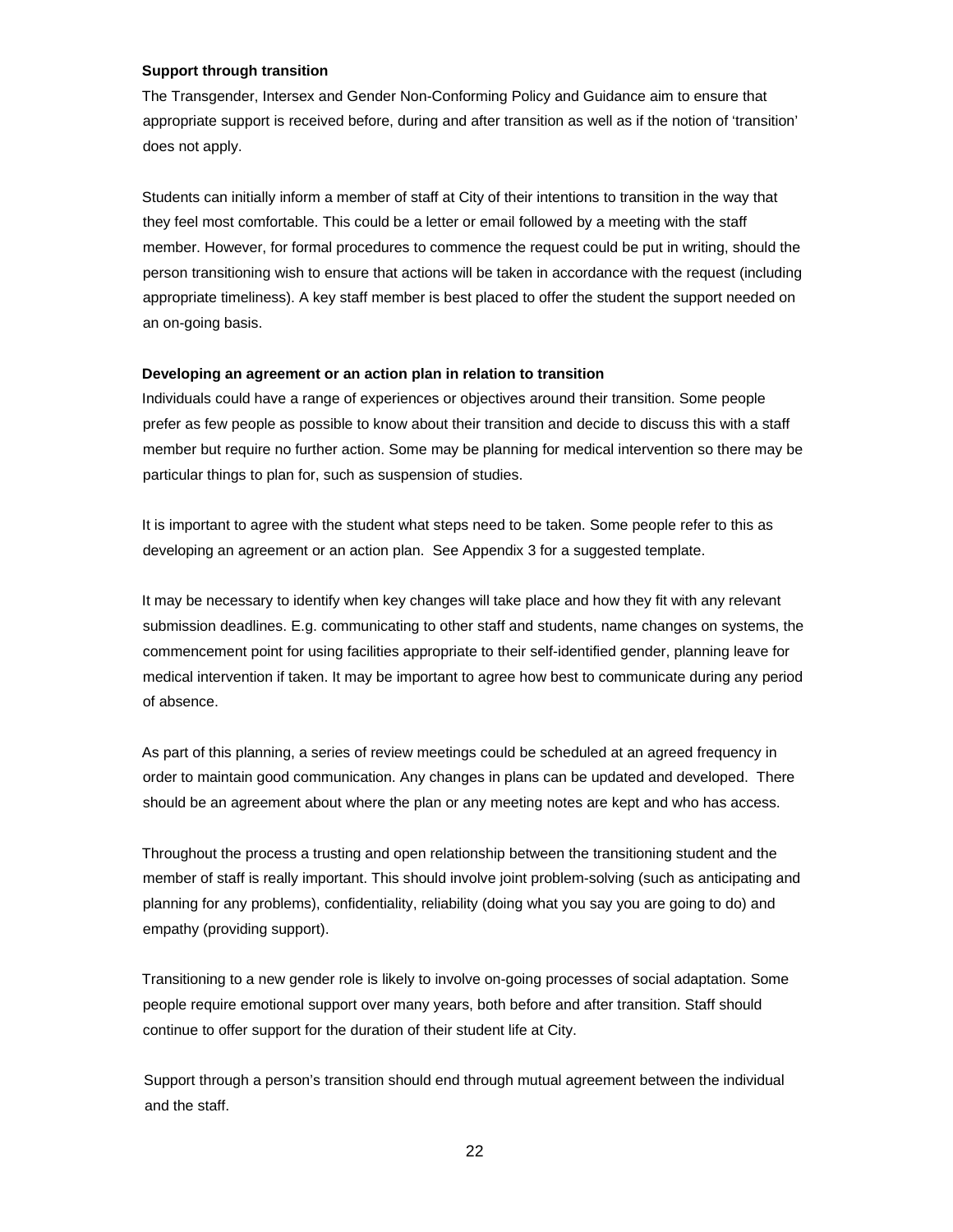### **Communication with students and staff**

It may be that the person transitioning will want to communicate with other students and staff members about their transition. The named contact should encourage the individual to describe what they think will be best for them when it comes to sharing relevant information. This could be a verbal communication during learning activities of which the person who is transitioning could be present or absent. It could also be more informally through social interactions or on a 1:1 basis. It could be an electronic communication.

This communication will need to be practical and address important issues such as how to address the student (new name, correct pronoun), how to support them, how to deal with questions that may come from the student cohort and the wider City community without breaching confidentiality etc. Staff must set a tone of absolute inclusion and respect. Staff should also ensure that students are aware of the support available through the SCMHS.

Whilst the person transitioning may need to provide information about their requirements, it may be an opportunity for the key staff member to identify any need for awareness raising training for colleagues and also fellow students. It is not the job of the student who is transitioning to educate the staff or student body. This should be arranged through formal CPD programmes for staff or through diversity events, curriculum or other educational opportunities across City.

#### **Names/ Pronouns/ title**

If someone makes it clear how they would like to be addressed (in terms of their name, pronoun and title), then it is very important to respect those preferences. Using a trans, intersex or gender nonconforming person's new name and pronoun is one of the most positive, validating things you can do.

Students can request a name change at any point. A formal name change is not required in order to request a name to be used by colleagues and students, or on records across the Institution. Students should approach their course office to do this. A formal name change is required for the purposes of receiving qualification certificates in the students' new name.

If a person chooses to change their name formally, there are two ways in which they can do this - by deed poll or by statutory declaration of name change. City accepts either of these methods. A deed poll or a statutory declaration of name change can be created by the person themselves and must be witnessed. Some institutions require the deed poll to be registered. This can be done for a small fee. You can find out more: https://www.gov.uk/change-name-deed-poll/overview. For more on changing names see section: **Official Records and Photographs, documents and monitoring.**

No one can assume what pronouns a person will use. It is best to take each person's lead regarding the names, pronouns and title that they use for themselves.

Along with the pronouns 'he' and 'she', some people prefer 'they' as this is a gender-neutral pronoun. This is often asked for by non-binary or some other gender non-conforming people.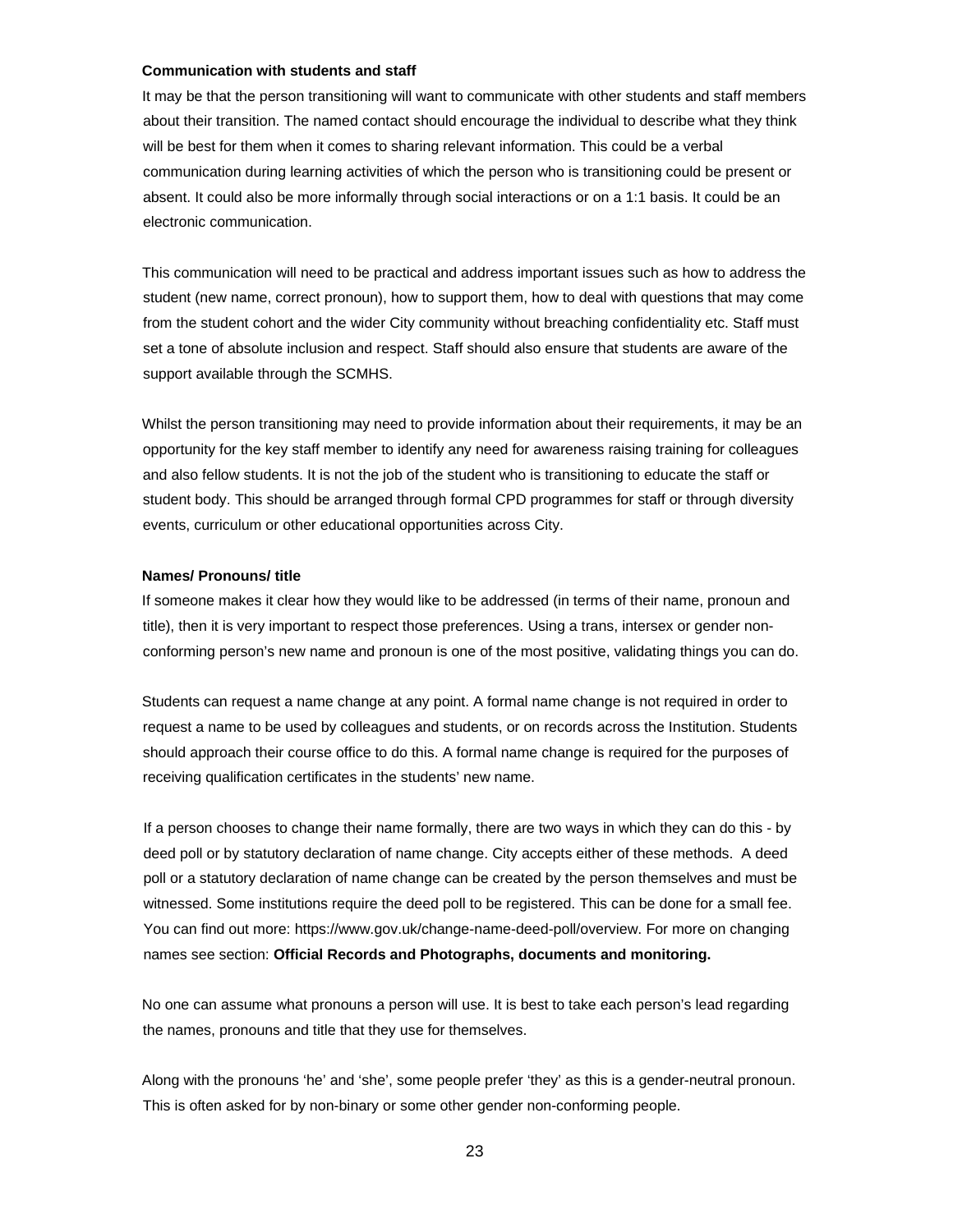If someone doesn't make it clear what pronoun they use it is okay to ask. You could say: 'which pronoun would you like me to use?' Do not simply assume someone's pronoun based on your assessment of their outward appearance.

It's important to refer to a person using their chosen pronouns, whether or not the person is present. For example, if a lecturer is discussing something with another staff member, they should refer to the person with the pronouns that they have requested. If you make a mistake with pronouns, whether the student is present or not, acknowledge the error, apologise genuinely, and move on.

Intentionally not using a person's name or pronoun that they have explicitly asked for can constitute harassment and is a violation of this policy. Accountability procedures are covered in the Harassment and Bullying Policy.

Students will be able to stipulate their pronoun as part of the on-line registration process.

Along with titles such as Mr. and Ms, people may request gender-neutral titles such as Mx, (pronounced 'Mix'). It is good practice to ensure systems allow for gender-neutral titles as well as for no title. 'Mx' is used by the DVLA and UK Deed Poll Service, as well as banks, some councils and other businesses.

#### **Official Records and Photographs, documents and monitoring**

Some people choose not to change their name formally straight away, have no intention of changing their name or are unable to for other reasons. When a student notifies City in writing of their intention to transition during their time at City, the date from which their name and gender marker is changed on all records should be agreed with the individual. The person's file should reflect their current name, title and gender marker.

Students will need to formally change their name by statutory declaration of name change or deed poll prior to certificates being issued if they wish for their new name to appear on their qualification certificate. For more on names on certificates see section: **Qualification certificates**.

Under the Gender Recognition Act, a person has the right to request that all references to their former name and gender are removed and replaced with their current name and gender.

A person's trans, intersex and/or gender non-conforming status is considered 'sensitive personal information' for the purposes of the Data Protection Act and needs to be treated accordingly. Disclosure of a person's trans, intersex or gender non-conforming status without a person's consent will be a violation of their privacy.

Any material that needs to be kept related to the person's trans, intersex or gender non-conforming status, such as records of absence for medical reasons, should be stored confidentially. No records should be changed without the written permission of the staff member.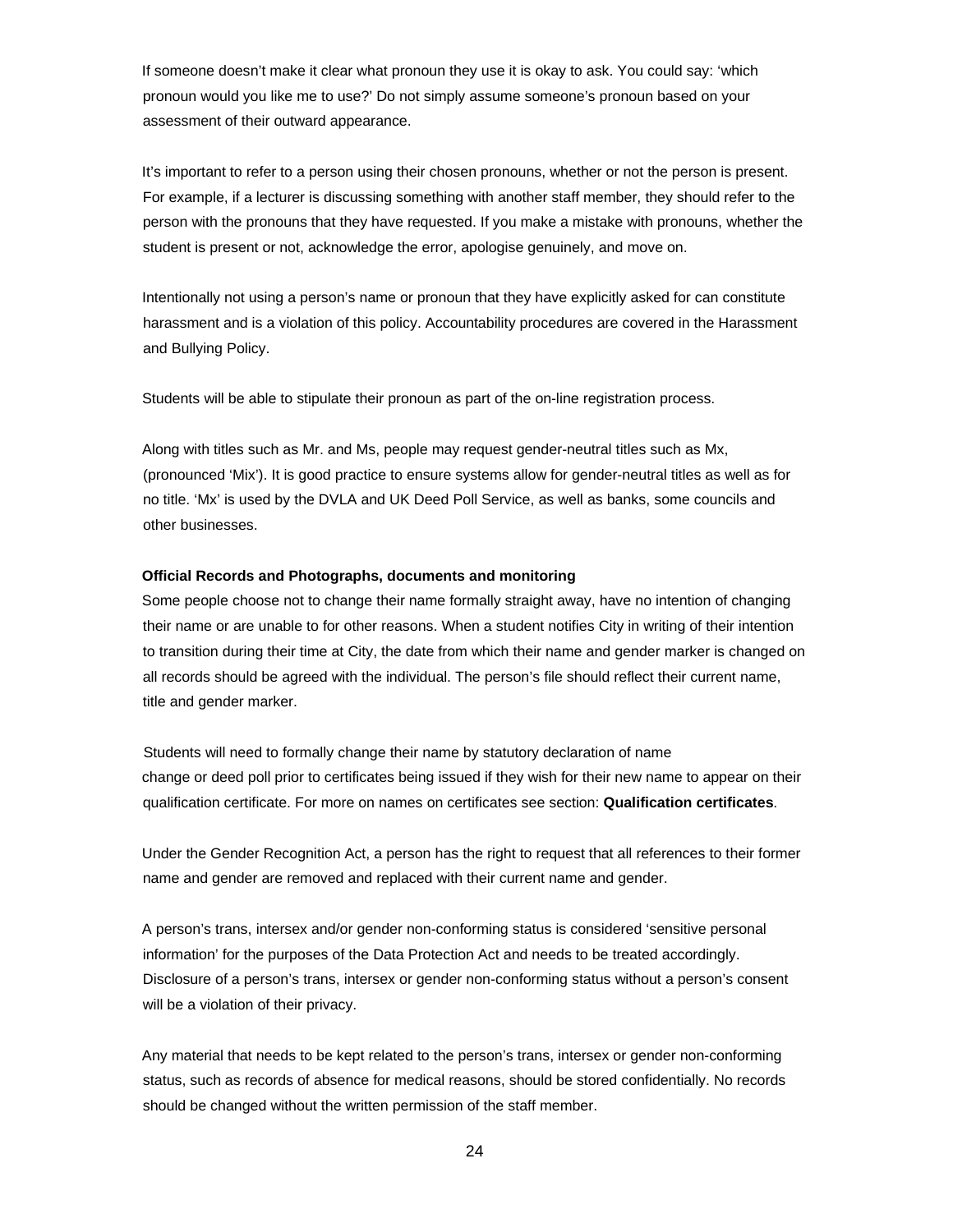Photographs should represent an accurate likeness of the student's current appearance and so should be updated if this changes. The City card service allows a trans, intersex and/or gender nonconforming student to be issued a new card with updated details and photo free of charge. It should also be noted that some individuals may wish to change their photos without stating anything about their sex or gender identity; this is commonly done under the premise that the photo does not represent an accurate likeness of them.

In circumstances where City requires official confirmation of a person's identity they will be given the option of providing more than one type of official identification such as driving licence, passport, statutory declaration or birth certificate.

## **International Students**

International students who are trans, intersex and/or gender non-conforming may experience additional barriers.

International students who are trans, intersex and/ or gender non-conforming may seek support from the International Students Advice Team.

## **Toilet and changing rooms**

Trans people are entitled to access any single-sex facilities e.g. toilets and changing rooms according to the gender by which they identify.

# There are gender-neutral toilets in some University buildings and their location can be found via this link:

# **DBS checks**

The Disclosure and Barring Service is responsible for checking criminal records in England. The DBS has processes in place for people have had previous gender identities. This includes those with a full GRC who do not wish to disclose their former identity to their employer or placement provider.

Employers and placement providers will provide a DBS form that is to be completed by the person whose criminal record is being checked. Before an application is submitted by an employer or placement provider, the applicant will need to contact the DBS sensitivities team: sensitive@dbs.gsi.gov.uk who will guide them through the process, track the application and maintain confidentiality. The applicant does not need to disclose their gender history to their employer or placement provider.

### **Leave**

Students that require periods of time off from their studies should refer to the Interruption of Studies policy.

**http://www.city.ac.uk/\_\_data/assets/pdf\_file/0011/283088/interruption-of-studies-policy.pdf**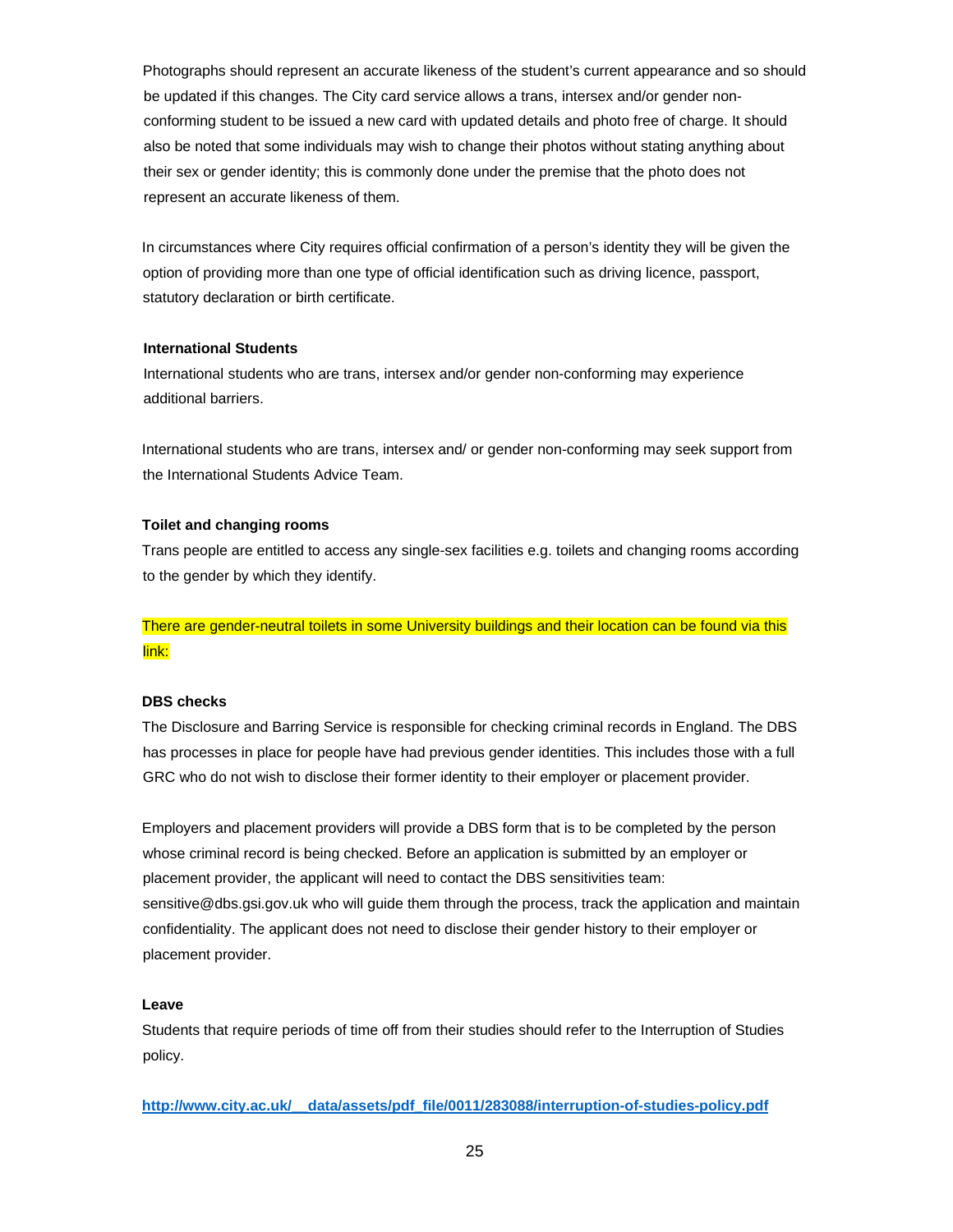In advance of the student's return to studies the student will need to liaise with their department / named contact / other support services if already engaged with them.

#### **Qualification certificates**

Qualification certificates state the formal name of a student, not a name by which a student wishes to be known. Students will need to formally change their name and show proof of formal name change (eg. a statutory declaration of name change or deed poll) in order for a certificate to be issued under a name different from that under which they registered. At City the students' formal name will appear on their final transcript, interim transcript and other documents that are required for the validation of their qualification or be use of any official purpose

For alumni students wishing to gain a replacement certificate for a qualification that they received in a previous name must provide proof of formal name change.

#### **Disabled students' allowances**

It may be that a student who is experiencing mental distress due to, or exacerbated by, their sex or gender identity can apply for disabled students' allowances (DSA) to access mentoring specifically to support them around their gender identity while studying at university.

http://www.city.ac.uk/current-students/health-wellbeing-sport/student-counselling-and-mentalhealth-service/mental-health-and-wellbeing-support/additional-financial-support

### **Support groups**

Staff may wish to signpost support groups to students who are trans, intersex and/or gender nonconforming. This can help improve the experiences and in turn retention of students. For more on support for students see: **Appendix 2**)

#### **Halls of residence and accommodation**

Students at City are offered University of London intercollegiate halls as optional residence. City make every effort to treat issues raised by trans, intersex and gender non-conforming students in relation to accommodation with sensitivity and consideration.

Where single-sex accommodation is available, students will be consulted on whether they would like to be allocated single-sex or mixed-sex accommodation in line with their sex or gender identity or history.

City recognises that some trans, intersex and gender non-conforming students may not feel comfortable using communal toilets and washing facilities in their accommodation provided by the university or its contractors. Where possible, en-suite accommodation will be provided in this instance.

In order to allocate trans, intersex and gender non-conforming students accommodation to suit their needs, it is useful for City to be aware of those needs when they apply for accommodation. The application form will include a question on gender identity for this purpose. If a trans, intersex and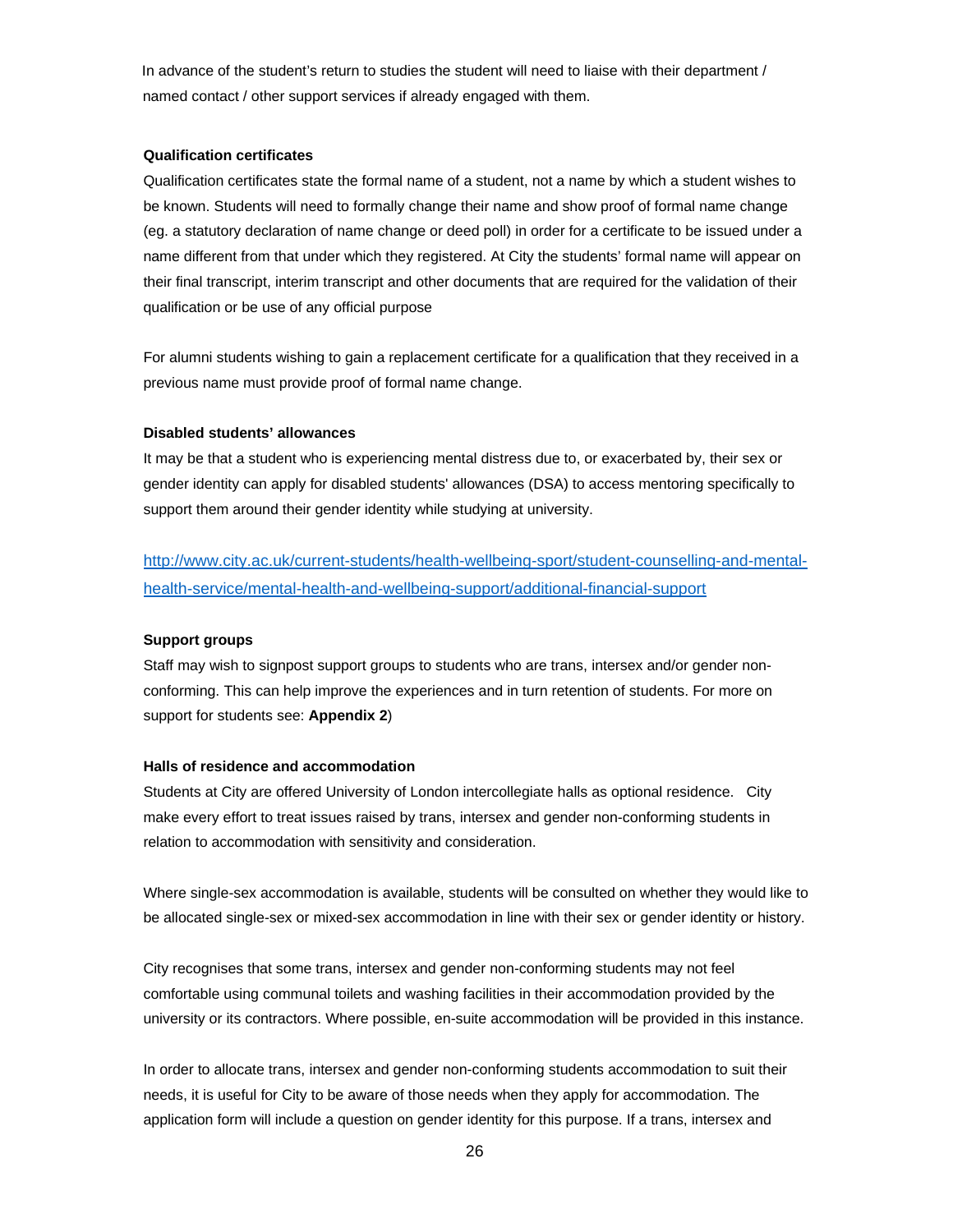gender non-conforming student is not able to be open about their gender identity in their application for accommodation due to the involvement of a parent/guardian, the student should contact accomm@city.ac.uk to discuss their application in confidence.

City recognises that students might decide to transition at any point during their course. In this instance, accommodation contracts will have the flexibility to allow students to change their accommodation in line with their needs. This might involve moving from or to single-sex accommodation or providing en-suite accommodation.

Where accommodation is provided by private contractors, City will ensure that contractors have processes in place to accommodate trans, intersex and gender non-conforming students.

#### **Sport**

Participating in sport can be a really valuable experience for students at City. Trans, intersex and gender non-conforming students should have the same access to participate alongside everyone else.

At City, trans, intersex and gender non-conforming students should not be excluded from participating in non-competitive sporting activities and events. In addition, trans, intersex and gender nonconforming students should not be excluded from participating in other roles in sports such as referees, managers or coaches.

For representational competitive sports in Higher Education, the British Universities and Colleges Sport may also be able to assist (www.bucs.org.uk), along with guidance from the sports National Governing Body

If you approach the sporting body and you and/or the student is unhappy with the response, it would not be unreasonable for them to question it. In all situations, please contact the Sport and Leisure Services team at sport@city.ac.uk

#### **Overseas trips**

Travelling abroad can pose problems for trans, intersex and gender non-conforming people. There is no single experience of travelling as trans, intersex or gender non-conforming person. Destinations that look particularly challenging on paper might prove to be straightforward for a traveller (and vice versa). However, it is advisable to assess the risk of travelling, particularly to countries that have a tradition of disproportionate punishments for gender non-conformity and where it will be difficult to access diplomatic assistance.

City will assist students to assess the risk of travel where it is part of their course. Trans, intersex and gender non-conforming students will not be expected to travel to countries that pose a significant risk to their safety as part of their course. The student will not be put at a disadvantage in relation to other students on their course if they cannot travel due to fears for their own safety.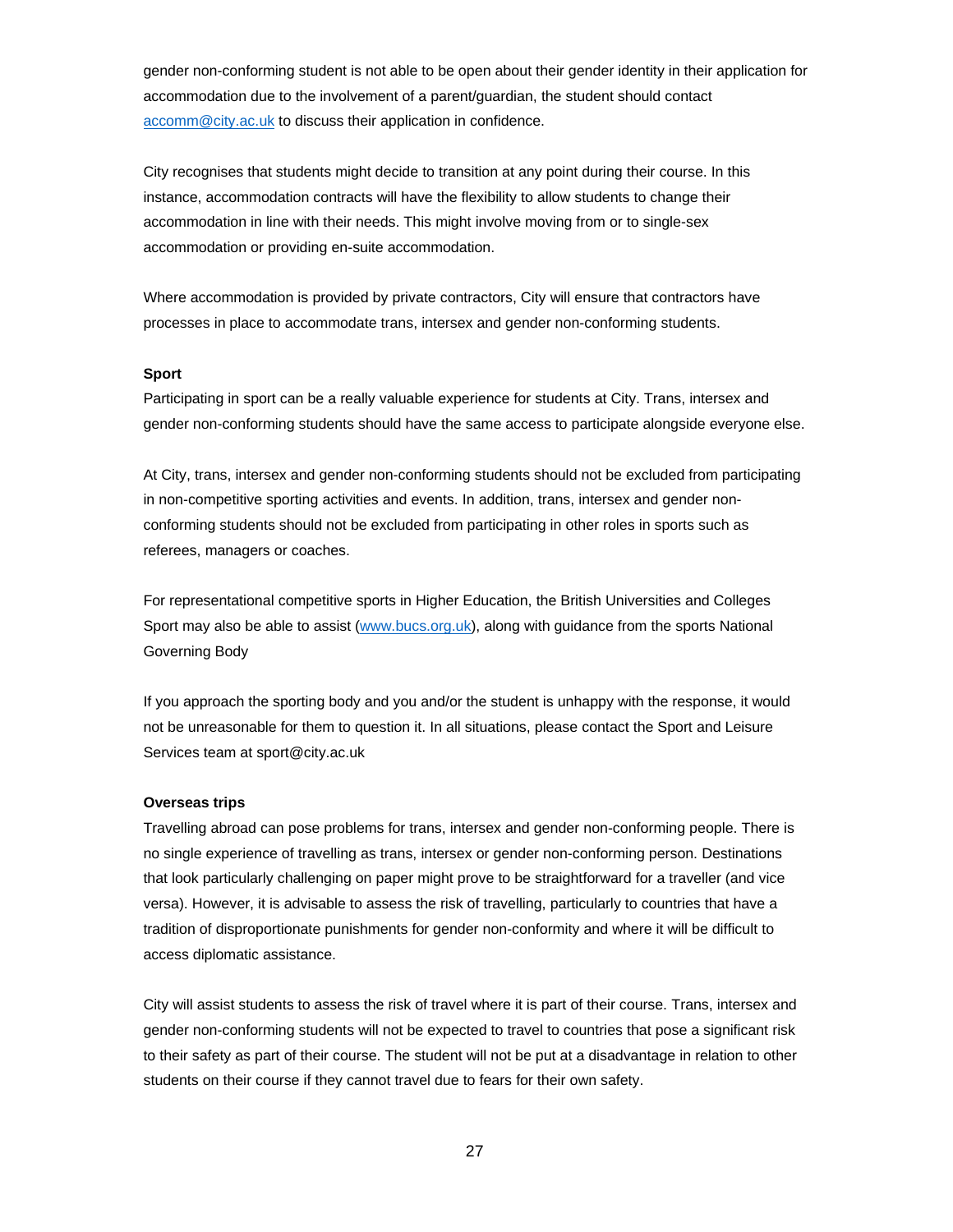Safety might refer to physical safety, i.e. safety from physical harm, harassment, but also to safety from being arrested or imprisoned on the basis of gender identity or perception of a student's gender identity.

### **Field trips**

Trans, intersex and/ or gender non-conforming students should have the same access to field trips alongside other students. In all aspects, they should be treated in their self-identified gender. City will endeavour to support the student in finding toilets, showers, changing facilities and room allocation with which the student feels comfortable.

It may be that some trans, intersex and gender non-conforming students may not feel comfortable using communal toilets and washing facilities, or sleeping in a large dormitory. Where possible, single private rooms with en-suite accommodation should be provided, where the trans, intersex and/or gender non-conforming student has requested it.

Some gender non-conforming people such as non-binary people may not feel particularly comfortable in either men's or women's spaces, so you may wish to think about not allocating dorms based on the gender binary, and offering gender neutral facilities.

## **Considerations for employment and placements**

City has in place, and works to ensure, support is available for all students whilst they undertake placements in line with their course, regardless of whether this is a short-term placement such as a 'micro-placement' or a long term placement such as a 'sandwich year'.

Depending on the school or programme of study, the key contact will differ, however these may include: Academic Staff including a Link Lecturer or Clinical Tutor, Work-based Learning Advisor, or any other key members of staff including (but not limited to) Personal Tutor, Mentor or Lecturer. If a student faces any issues, discrimination, logistical or practical issues or any other experiences whilst on placement, they should contact a member of City staff that they feel comfortable with as soon as possible.

Due to the nature and scope of the placements available, each employer may have a different policy or procedure in place for supporting trans, intersex and gender non-conforming people. City will work with the student and placement provider to ensure a smooth process for all stakeholders. All City students that undertake a placement, are still students of City, University of London and have full access to all of the support mechanisms in place.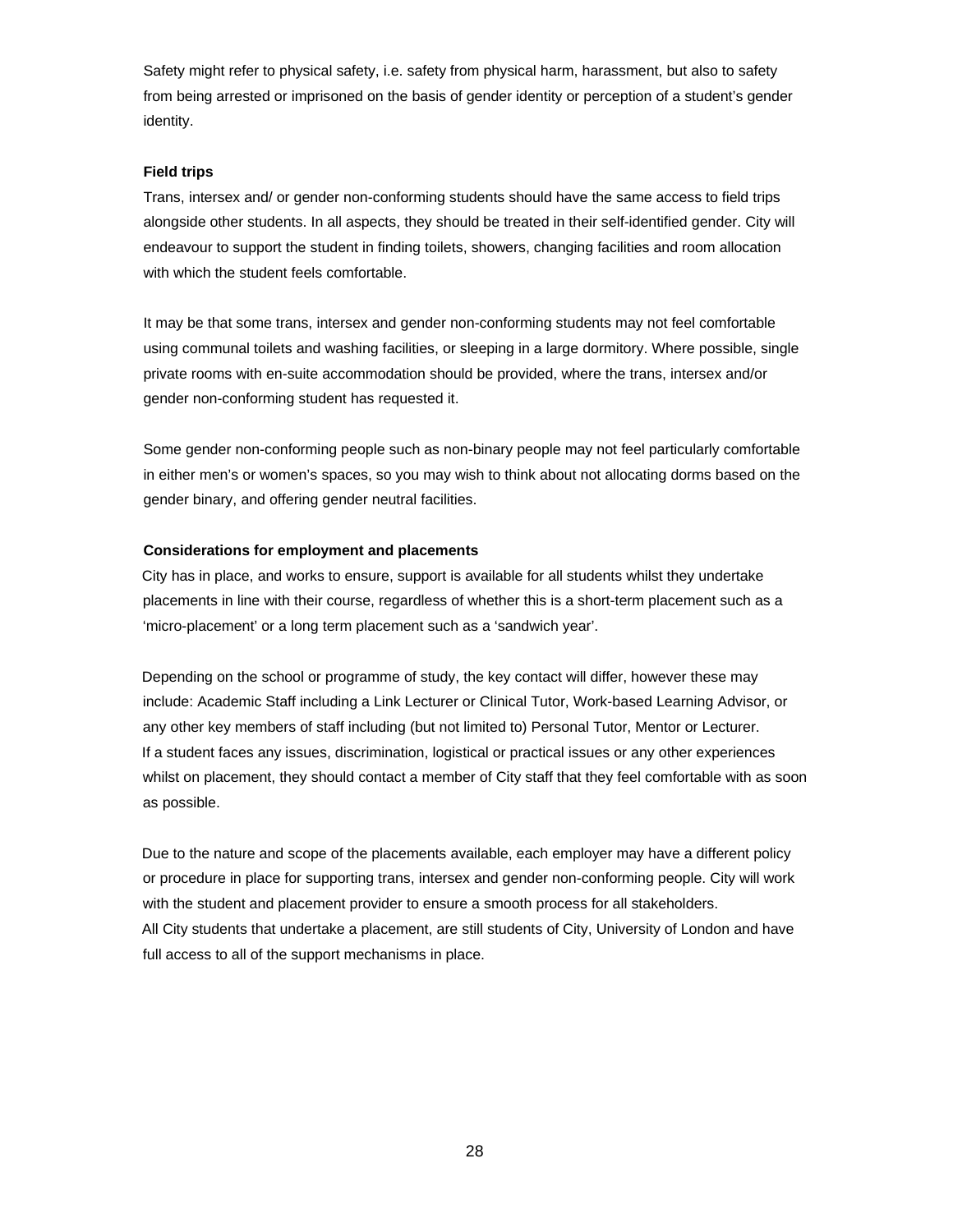## **Appendix 1: Definitions**

Terms and language regarding trans people and trans issues are evolving rapidly and many terms may mean different things to different people.

In order to stay up to date with definitions we are signposting to the comprehensive glossaries below. The definitions given here are common, but not universal, understandings of these terms and neither is it an exhaustive list. It should be used as a reference guide:

Trans Glossary and Signposting LGBT Partnership, October 2016 https://nationallgbtpartnershipdotorg.files.wordpress.com/2016/10/young-lgbt-people-andmentalhealth-trans-glossary1.pdf

List of LGBTQ+ Vocabulary Definitions It's Pronounced Metrosexual http://itspronouncedmetrosexual.com/2013/01/a-comprehensive-list-of-lgbtqtermdefinitions/#sthash.h0Ea4YtJ.dpbs

# LGBTQ+ Definitions Trans Student Educational Resources (US) http://www.transstudent.org/definitions

# **Appendix 2: Useful Resources**

# **Internal Resources for Staff**

LGBT Staff Network http://www.city.ac.uk/about/working-at-city/why-work-at-city/equality-diversity-inclusion/lgbt-network Occupational Health https://www.city.ac.uk/intranet/human-resources/contact-us Harassment Adviser List https://www.city.ac.uk/intranet/human-resources/policies/harassment-advisers Trade Union https://www.city.ac.uk/intranet/human-resources/employee-information/trade-unions

# **Internal Resources for Students:**

City, University of London Students' Union Students LGBT Society - https://www.culsu.co.uk/getinvolved/society/lgbtsoc/ City, University of London Student Counselling and Mental Health Service http://www.city.ac.uk/current-students/health-wellbeing-sport/student-counselling-and-mental-healthservice National Union for Students (NUS) https://www.nus.org.uk/en/searchresults/?q=Trans https://www.nus.org.uk/global/lgbt-research.pdf http://www.nusconnect.org.uk/winning-for-students/lgbt University of London LGBT society https://www.studentcentral.london/login/?redirect=/organisation/LGBT/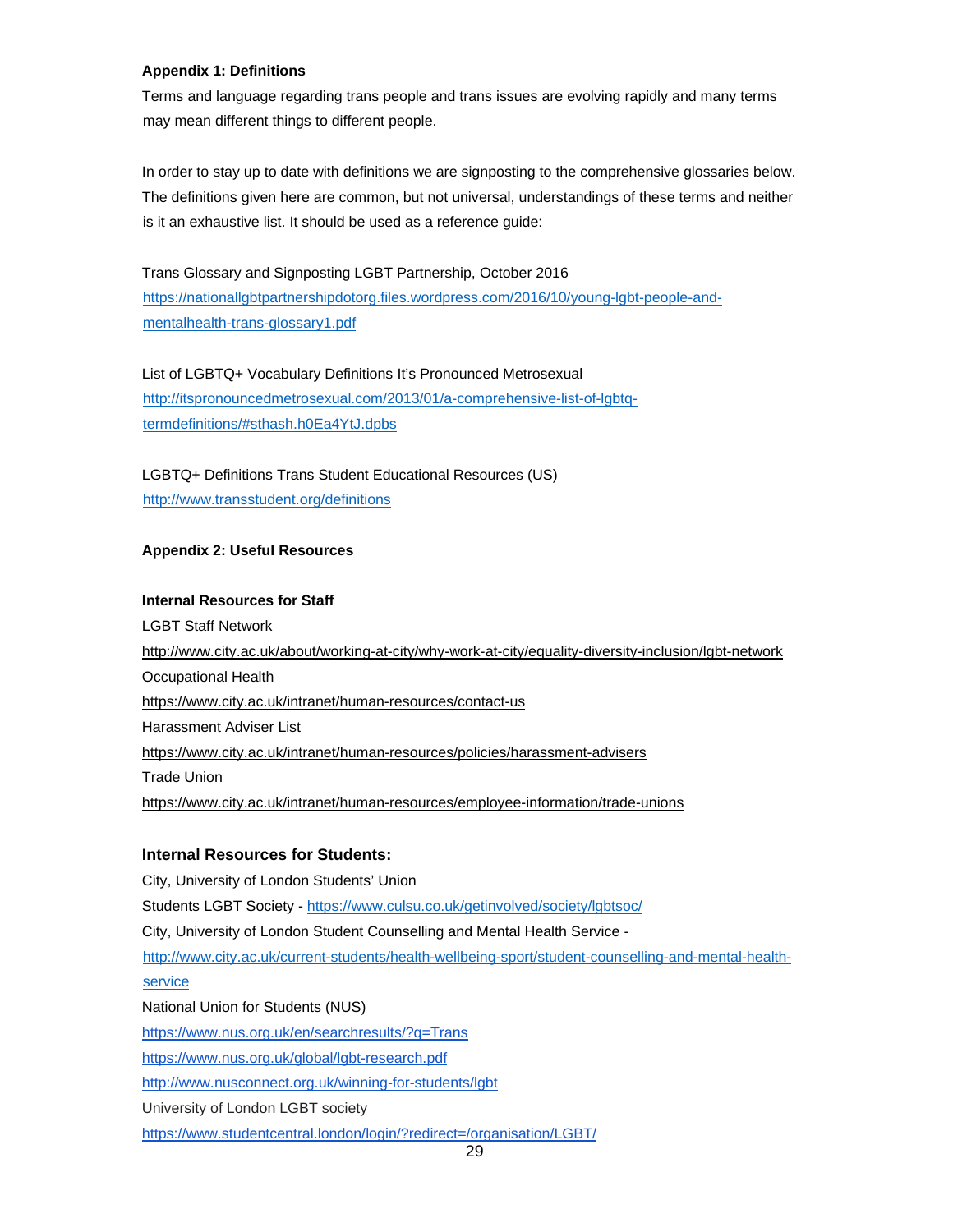## **Other Resources**

#### **Beyond the Binary**

Beyond the Binary is a submissions-based magazine website, which aims to give non-binary people in the UK the opportunity to contribute and share what they are experiencing, thinking and doing.

http://beyondthebinary.co.uk/

#### **Depend**

Offers free, confidential advice, information and support to all family members, spouses, partners and friends of transsexual people. www.depend.org.uk

#### **Education UK**

http://www.educationuk.org/global/articles/lgbt-uk/

### **Equality Challenge Unit**

Information about transgender staff and students in higher education www.ecu.ac.uk/

#### **Equality and Human Rights Commission**

Information about the Equality Act 2010, guidance for employers and supporting transgender people www.equalityhumanrights.com/advice-and-guidance/new-equality-act-guidance/

Information for transgender people about changing your name, including at the Department of Work and Pensions, the Driver and Vehicle Licensing Agency, and the Passport Agency. www.equalityhumanrights.com/advice-and-guidance/your-rights/transgender/trans-peopleyour-right-tochange-your-name/

## **The Foreign and Commonwealth Office (FCO)**

The FCO collates travel advice by country on its website. https://www.gov.uk/foreign-travel-advice

#### **Gender Identity Clinic**

The Gender Identity Clinic (GIC) is the largest and oldest gender clinic in the UK, dating back to 1966. They accept referrals from all over the UK for adults (over 17 years and nine months) with issues related to gender. They are a multi-disciplinary administrative and clinical team, including psychologists, psychiatrists, endocrinologists and speech and language therapists. They work together in order to provide holistic gender care, focusing on the biological/medical, psychological and social aspects of gender.

https://gic.nhs.uk/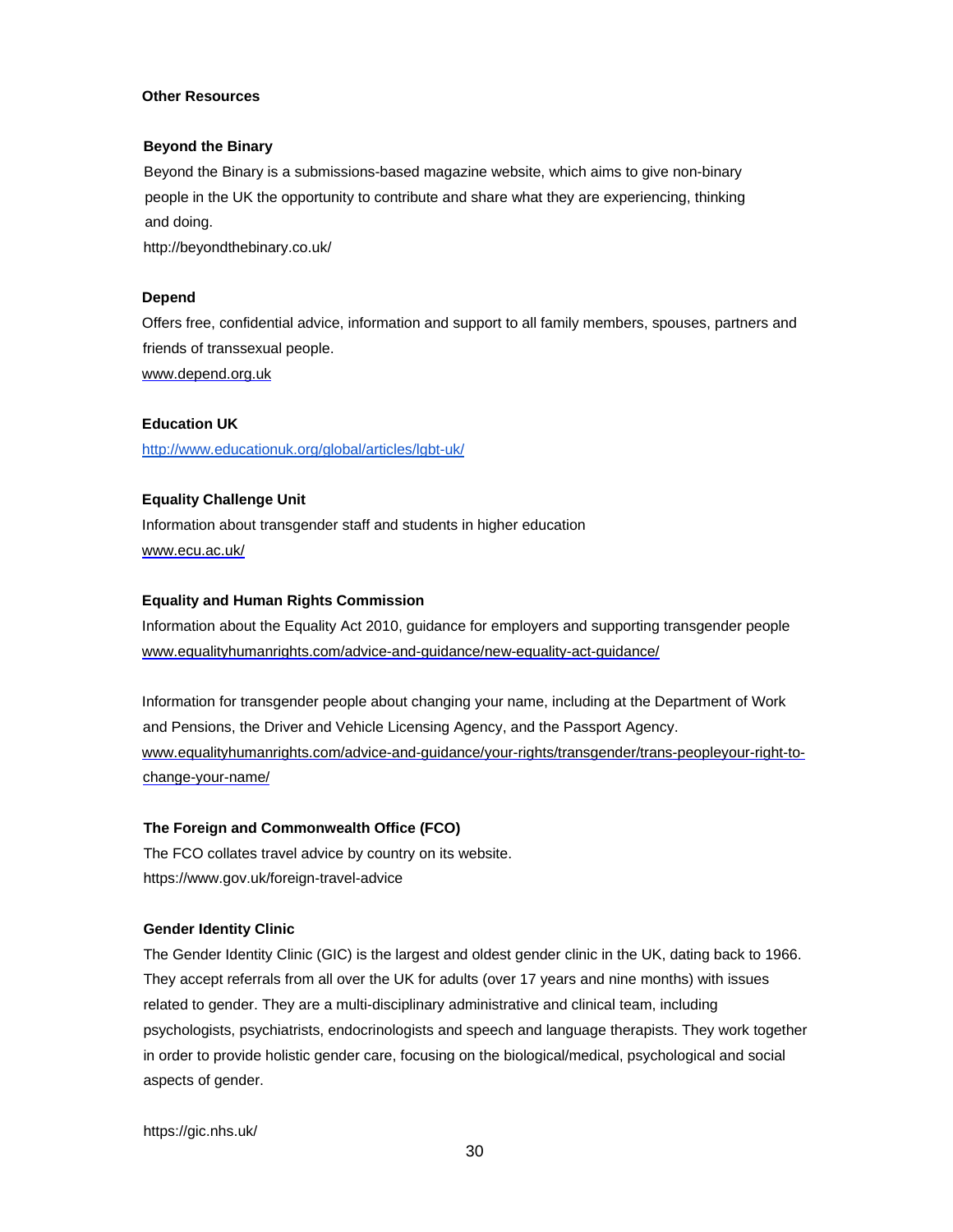### **Gender Identity Research and Education Society (GIRES)**

GIRES: Transgender Policy Guide for Employers 2015 www.gires.org.uk/

## **The Gender Trust**

A charity that helps transgender people and all those affected by gender identity issues www.gendertrust.org.uk/

# **Gendered Intelligence**

Gendered Intelligence is an organisation which provides support, training and resources for all those who work with and support trans people as employees, colleagues, students, pupils or clients; youth groups, activities and support for young trans people up to the age of 25; and works extensively in schools, colleges and universities with both staff and students offering mentoring, workshops and training.

http://genderedintelligence.co.uk/

## **Government Equalities Office**

Information about The recruitment and retention of transgender staff (2015) https://www.gov.uk/government/uploads/system/uploads/attachment\_data/file/484855/The\_recruitment \_and\_retention\_of\_transgender\_staff-\_guidance\_for\_employers.pdf

Information about providing services for transgender customers (2015) https://www.gov.uk/government/uploads/system/uploads/attachment\_data/file/484857/Providing\_servi ces\_for\_transgender\_customers-a\_guide.pdf?

For information about the UK Government's action plan to advance transgender equality; there is also a YouTube video about the government's transgender action plan www.gov.uk/government/policies/creating-a-fairer-and-more-equal-society

### **Inclusive Employers.co.uk**

Works with employers to create inclusive workplaces. www.inclusiveemployers.co.uk

### **Ministry of Justice**

For information about the Gender Recognition Panel www.justice.gov.uk/tribunals/gender-recognition-panel

**Non-binary Inclusion Project**  http://nonbinary.co.uk/

# **Organisation Intersex International (OII)**

An international organisation with branches in a number of countries including the UK, US and Australia. All can be accessed via: http://oiiinternational.com/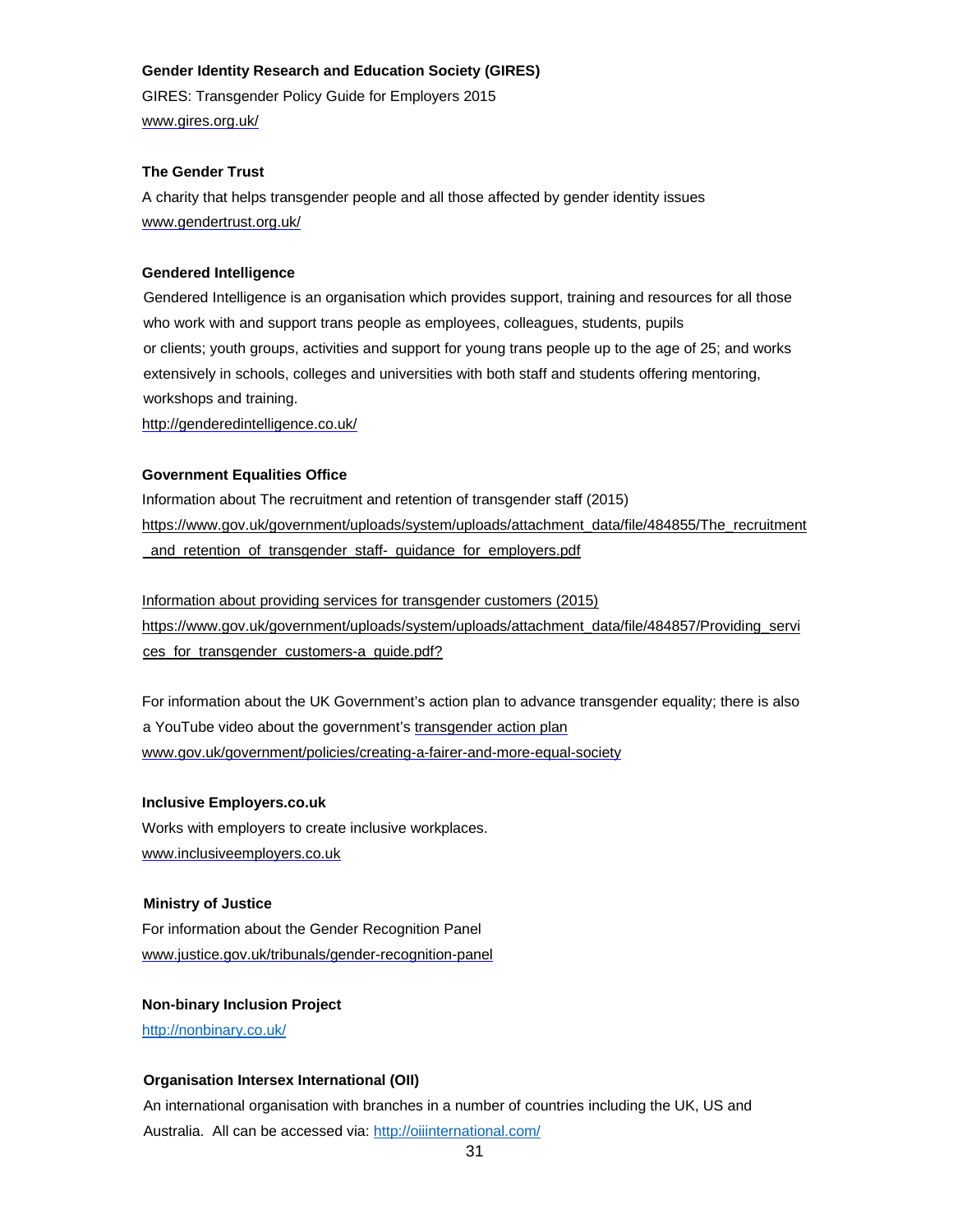Of particular interest are the following documents:

### **Standing up for the Human Right of Intersex People**

Organisation Intersex International and ILGA, Dec 2015

Outlines key issues faced by intersex people and some of the distinctions between intersex and trans people

http://oiieurope.org/standing-up-for-the-human-rights-of-intersex-people-how-can-you-help/

## **Employers Guide to Intersex Inclusion**

Organisation Intersex International (OII) Australia, 2014 Whilst this is an Australian publication and therefore references Australian law, the vast majority of information and the principles of inclusion are entirely transferrable https://oii.org.au/wp-content/uploads/key/Employer-Guide-Intersex-Inclusion.pdf

# **Press for Change**

A lobbying and legal support organisation for transgender people in the UK, it provides legal advice, training and research to transgender people, their representatives, and public and private bodies. www.pfc.org.uk/

### **Stonewall**

National LGBT campaigning and education charity with a range of programmes and resources. Stonewall became trans inclusive relatively recently and is currently working to make all programmes trans-inclusive.

http://www.stonewall.org.uk/ http://www.stonewall.org.uk/our-work/education-resources http://www.stonewall.org.uk/our-work/working-individuals-0

# **TransWiki**

A comprehensive directory of the groups campaigning for, supporting or assisting, transgender people and their families across the UK.

www.gires.org.uk/tranzwiki/

### **Gender Identity Development Service**

The Gender Identity Development Service (GIDS) is a highly specialised clinic for young people presenting with difficulties with their gender identity.

http://www.gids.nhs.uk/

### **Mermaids**

Mermaids is passionate about supporting children, young people, and their families to achieve a happier life in the face of great adversity. They work to raise awareness about gender issues amongst professionals and the general public.

http://www.mermaids.org.uk/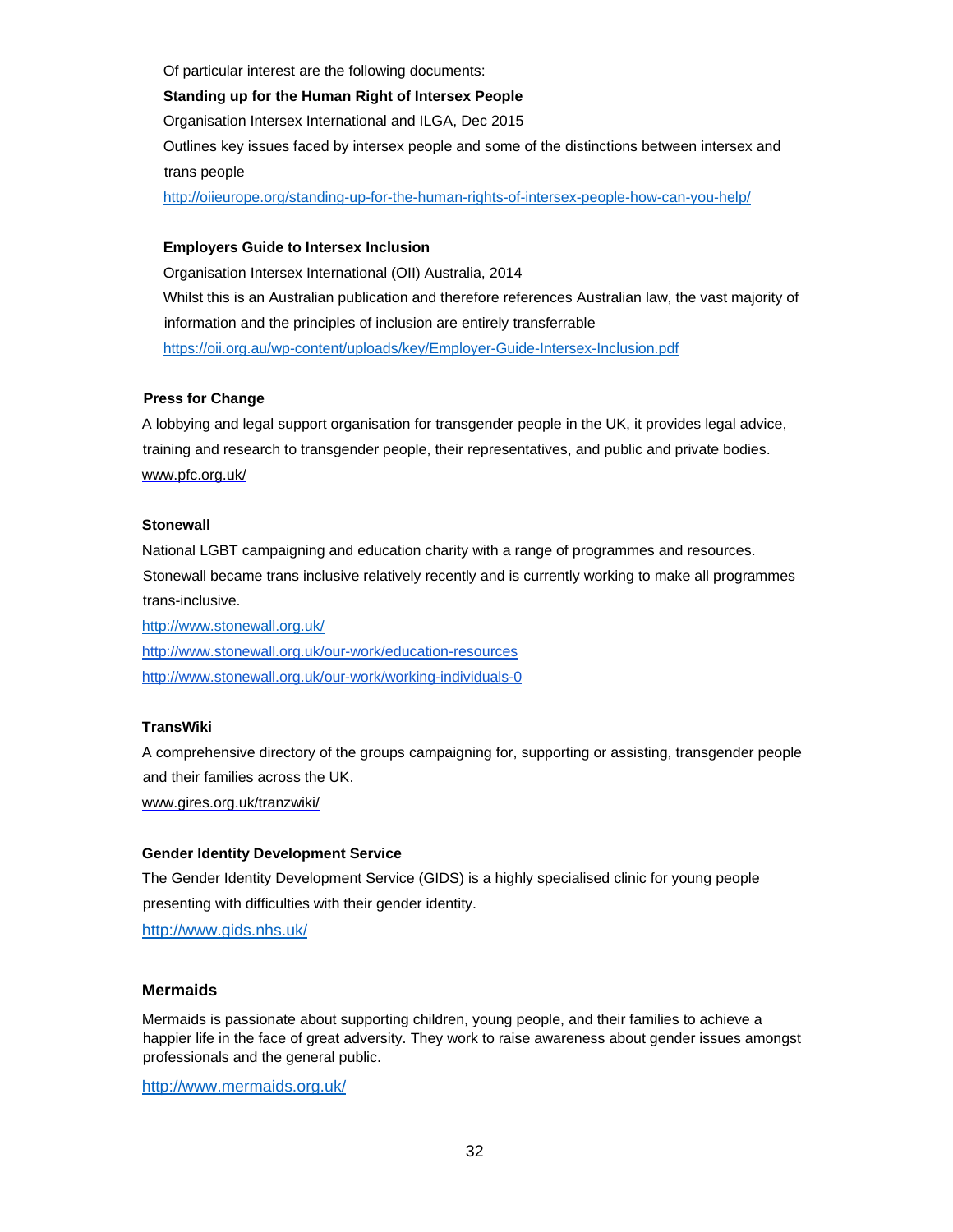# **London Friend**

Central London's oldest LGB&T community centre, run or host a number of events and groups each week at their Kings Cross office (86 Caledonian Road, N1).

http://londonfriend.org.uk/get-support/community-centre-and-diary/

Http://londonfriend.org.uk/get-support/counselling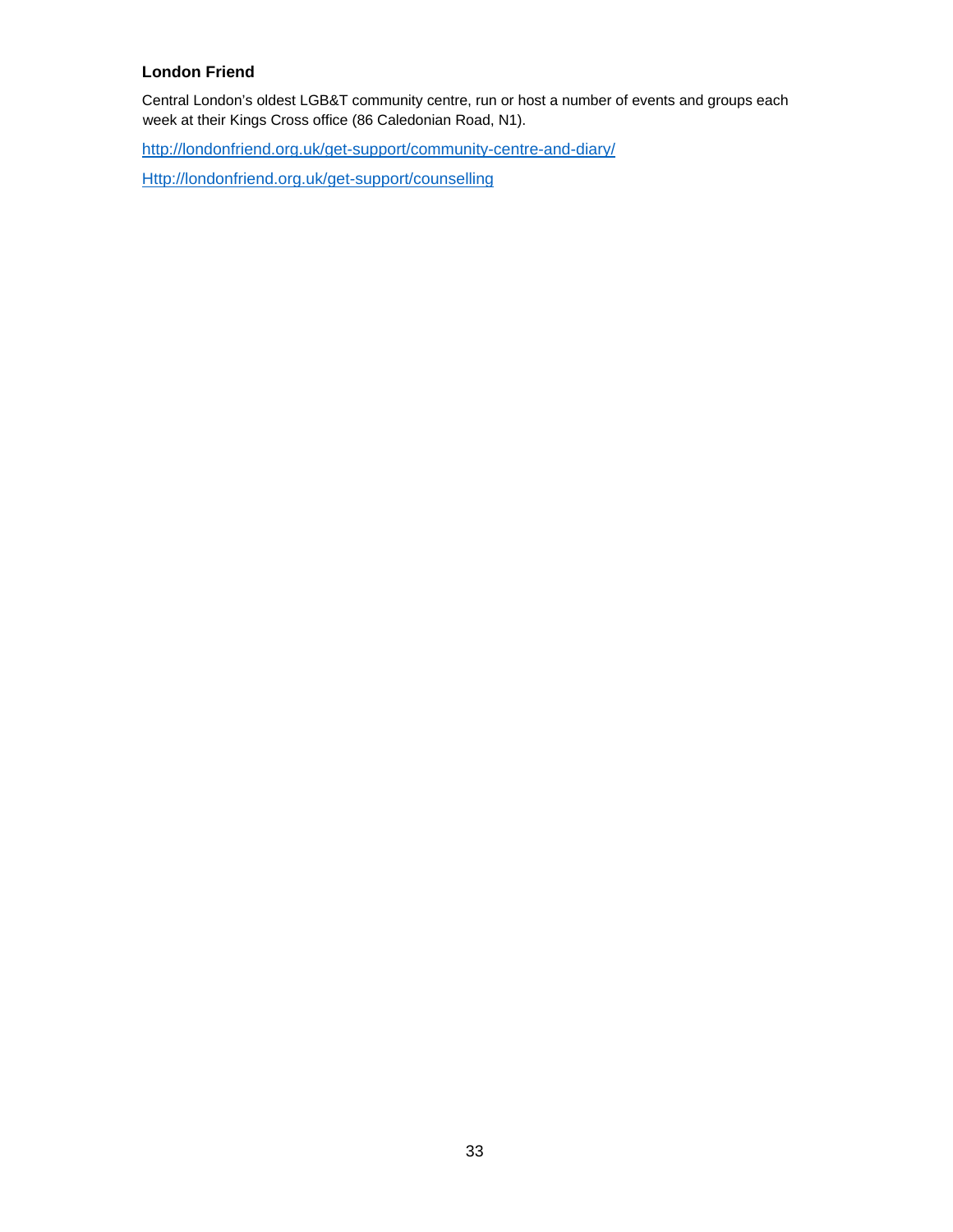# **Appendix 3**

Check list/ Questions and points to consider around managing a person's transition

# **For Staff**

Who needs to know?

|                                    | Who will tell them? | When? | Date completed |
|------------------------------------|---------------------|-------|----------------|
|                                    |                     |       |                |
| <b>HR Business Partner</b>         |                     |       |                |
| Senior Manager                     |                     |       |                |
| Line Manager (if not main point of |                     |       |                |
| contact)                           |                     |       |                |
| Others (please specify)            |                     |       |                |
|                                    |                     |       |                |

# Planning the future

| Your new name (in full, if known)                       |  |
|---------------------------------------------------------|--|
| Your role                                               |  |
| Name of line manager                                    |  |
| Medical advisor (name/contact<br>details) if applicable |  |

Telling colleagues/friends and people you work with/external partners

- Who will tell colleagues/partners?
- Will you be there?
- When will this take place?
- Where will this take place?
- What information will be provided?

Getting ready for your first day back

- When will this be?
- Change of role?
- Are you ready?
- Is your wardrobe/uniform ready?
- Are colleagues ready?
- Additional support for you and/or loved ones?
- Any media concerns?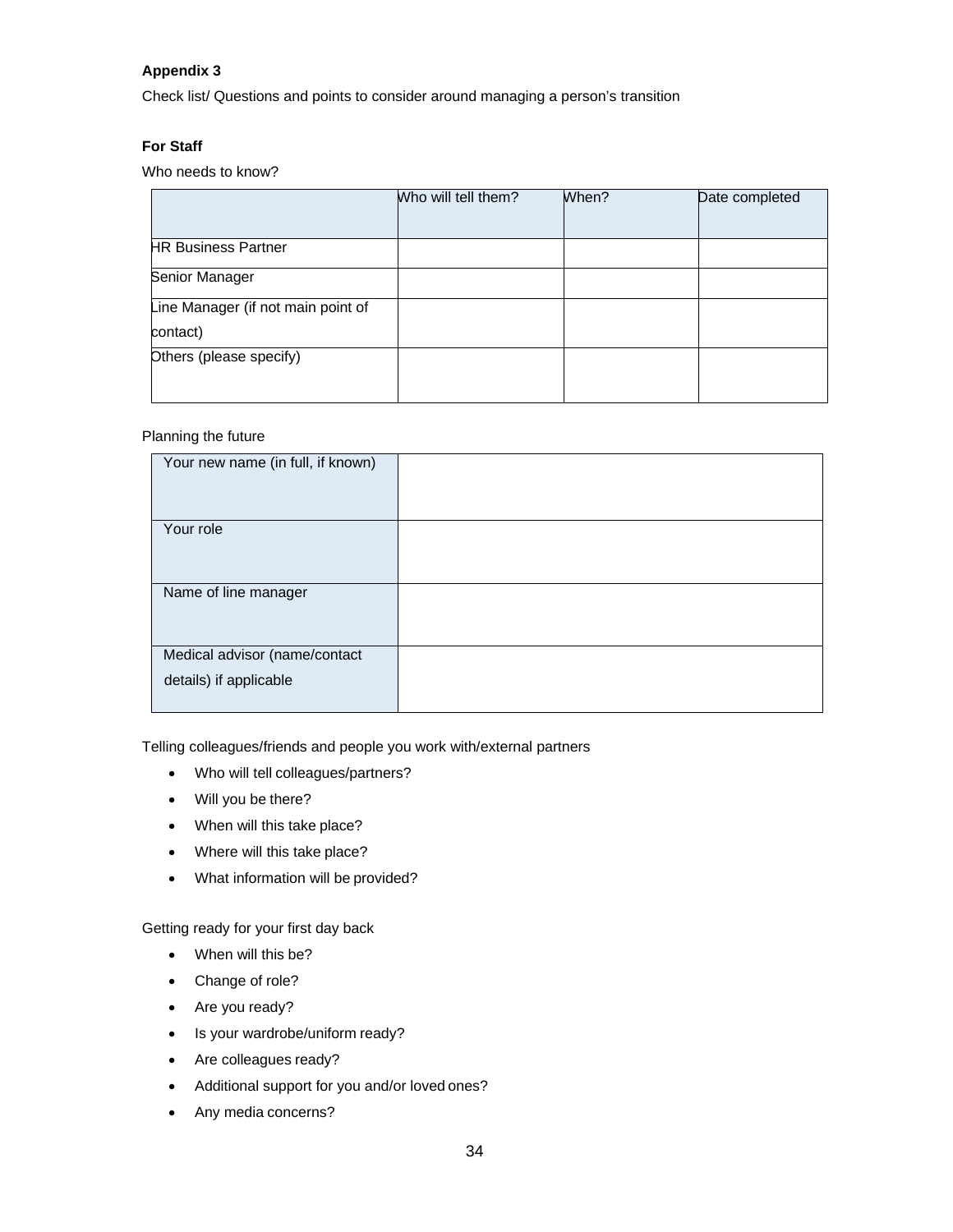You may wish to consider changing the details on the following records:

- Voicemail
- Business cards
- Work-based social media (Yammer)
- Union Membership
- Certificate and awards
- Medical appointments and absences (if applicable)

| Reason | Dates |
|--------|-------|
|        |       |
|        |       |
|        |       |
|        |       |

## Details of meetings

| Date | Comments | Actions | Date of next<br>meeting |
|------|----------|---------|-------------------------|
|      |          |         |                         |
|      |          |         |                         |
|      |          |         |                         |
|      |          |         |                         |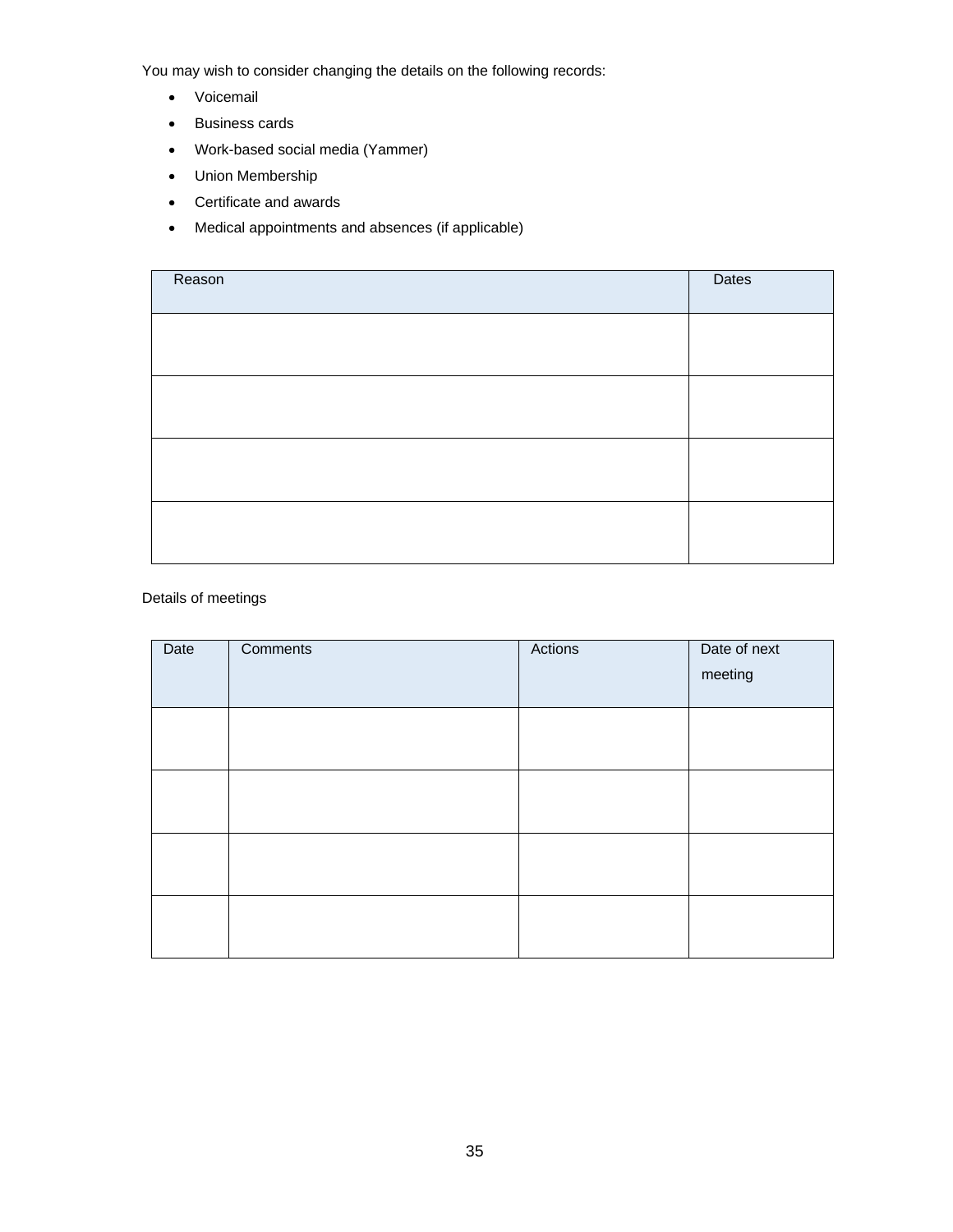Please complete this form and return to HR in order for your records to be changed on the University systems.

| <b>FORM HR1</b> |                           |             |                              |
|-----------------|---------------------------|-------------|------------------------------|
|                 | Title: Ms Miss Mrs Mr Mx: | Gender:     |                              |
|                 |                           |             |                              |
|                 |                           |             |                              |
|                 | Record to be changed      | Please tick | Date complet<br>(for HR use) |
|                 |                           |             |                              |

| Record to be changed                                                 | Please tick | Date completed<br>(for HR use) |
|----------------------------------------------------------------------|-------------|--------------------------------|
| Name badge                                                           |             |                                |
| Online records, e-portfolio/record of<br>achievements, academic      |             |                                |
| All staff records and databases,<br>enrolment forms, finance records |             |                                |
| Payroll (and banking details)                                        |             |                                |
| Welfare/disability/counselling<br>records                            |             |                                |
| Website 'About Us' section                                           |             |                                |
| Volunteering/mentoring records                                       |             |                                |
| Telephone                                                            |             |                                |
| Intranet address entry                                               |             |                                |
| Pensions scheme, death in service<br>and dependents' benefits        |             |                                |
| Insurance policies                                                   |             |                                |
|                                                                      |             |                                |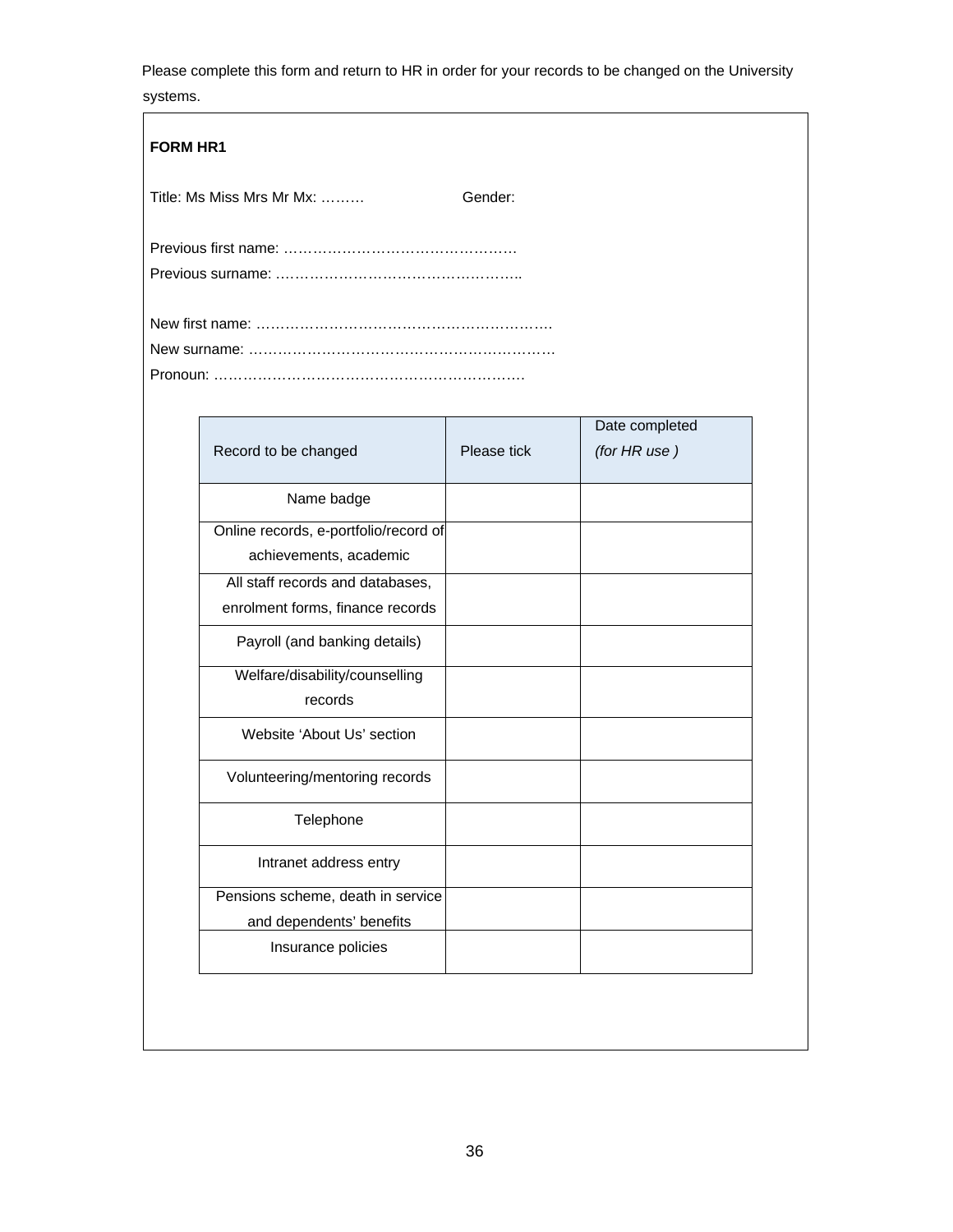## **Sample letters**

Letter 1: Telling City about your intention to transition Send this letter to your Manager Date: xx/xx/xxxx

Dear (Manager),

I am writing to notify City, University of London that I am intending to change my gender role. I have read the City policy for trans, intersex and gender non-conforming staff and I am advising you that I plan to change my name in the near future.

As required by the policy, I hereby give you my explicit written consent to notify people on a need-toknow basis so that support can be provided and a Confidential Action Plan can be developed that will address matters relating to changes to institution records and disclosure to others.

I welcome the opportunity to discuss with you how my transition and the impact it may have for my work.

Please find attached form HR1 Yours sincerely [Your name as it is currently held by the University]

Letter 2: Giving explicit consent to share information and update City records Please post this letter marked confidential to the HR Manager (Recruitment, Administration and Systems) Date: xx/xx/xxxx Dear [Named contact]

I am writing to grant you permission to discuss my transition to my new gender role with other staff at City, University London on a strictly need-to-know basis, so that appropriate arrangements can be put in place to support me during my transition.

Please also accept this letter as my consent to make the necessary arrangements for City documents, records and systems to be updated so that all references to me in my former name and gender are replaced with my new name and gender role as stated below:

I confirm that I intend to commence living full time in my new gender role from [date]. *(Ideally this date should be at least 8 weeks away, but we will aim to accommodate your request earlier if we can and if this is acceptable to you).*